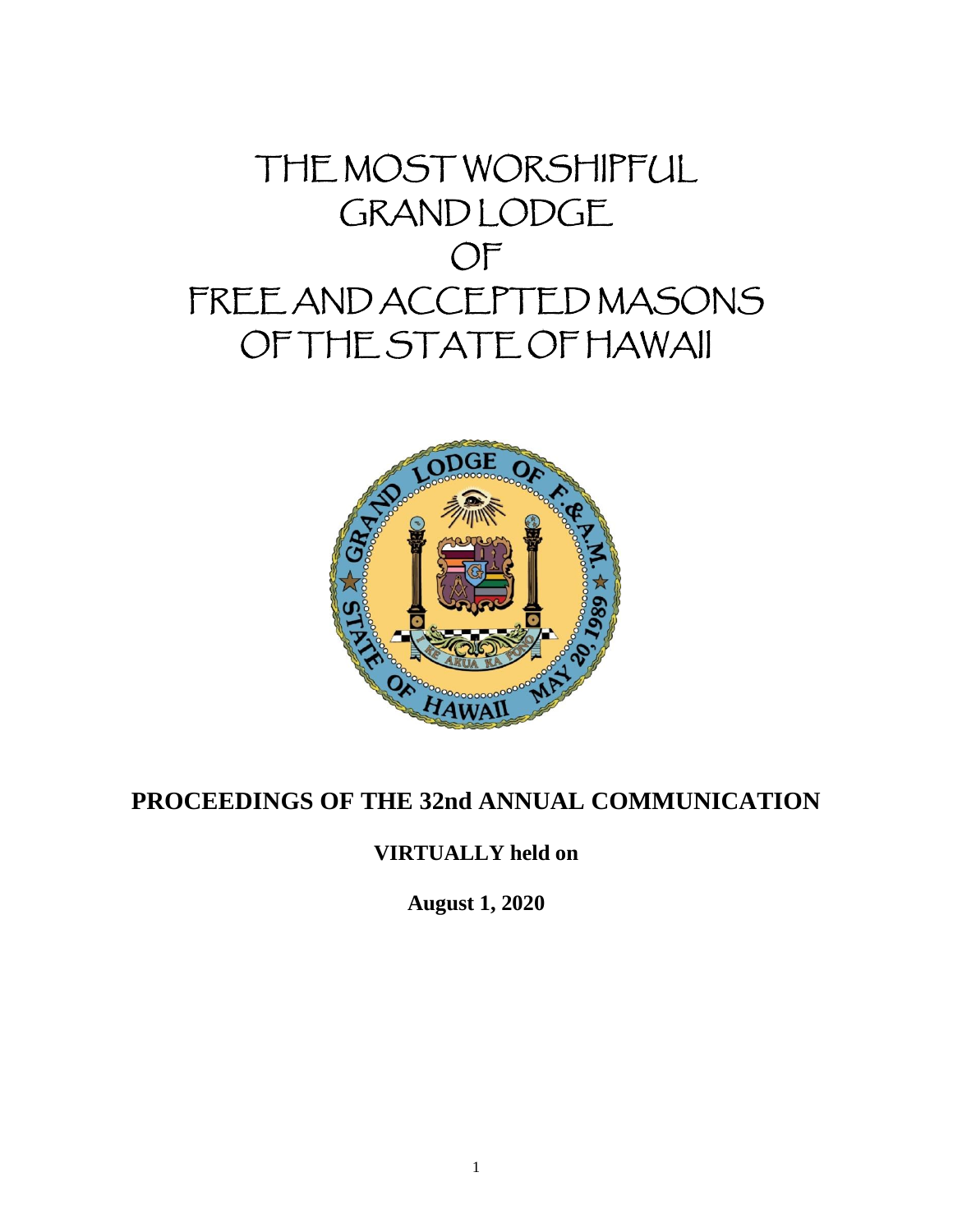

**Most Worshipful Alexander A. Escasa Grand Master 2019**



**Grand Lodge Officers 2019**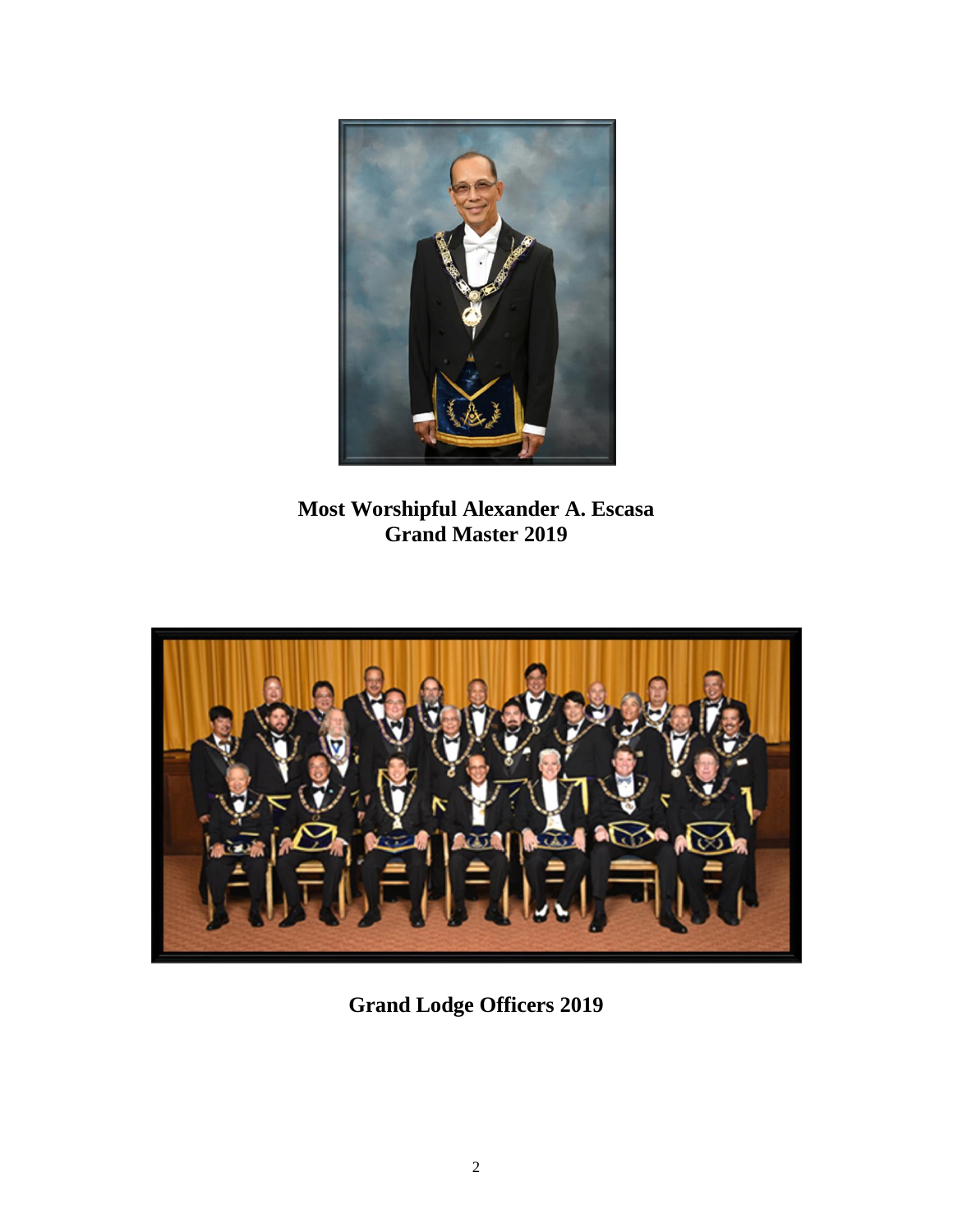# THE MOST WORSHIPFUL GRAND LODGE OF FREE AND ACCEPTED MASONS OF THE STATE OF HAWAII

PROCEEDINGS OF THE 32nd ANNUAL COMMUNICATION



**August 1, 2020**

# **VIRTUAL MEETING**



The Grand Lodge of Hawaii's Annual Communication that is typically held on the 3rd Friday and Saturday of April was canceled this year due to our Governor's and County Mayors travel bans and quarantine regulations caused by the Covid-19 pandemic.

After several months of waiting to see if any of the mandates would be either lifted or lessened, Most Worshipful Alexander Escasa called for a Special Meeting to be held on June 27, 2020, wherein the voting membership of this Grand Lodge met and agreed to hold our 2020 Annual Communication by video conference on August 1, 2020.

Of particular note, the meeting was limited to our jurisdiction's voting members only. Other rules and guidelines governing this meeting were also established at that time. For more detailed information, please refer to the Proceedings of that meeting.

THEREFORE, The Grand Lodge Free and Accepted Masons of the State of Hawaii held its first ever virtual Annual Communication on Saturday, August 1, 2020 using the Zoom Video Conferencing platform.

# **FORMAL GRAND LODGE OPENING**

At 10:10 am, Grand Master Most Worshipful Alexander A. Escasa called the Most Worshipful Grand Lodge of Free and Accepted Masons of the State of Hawaii to order by proclamation.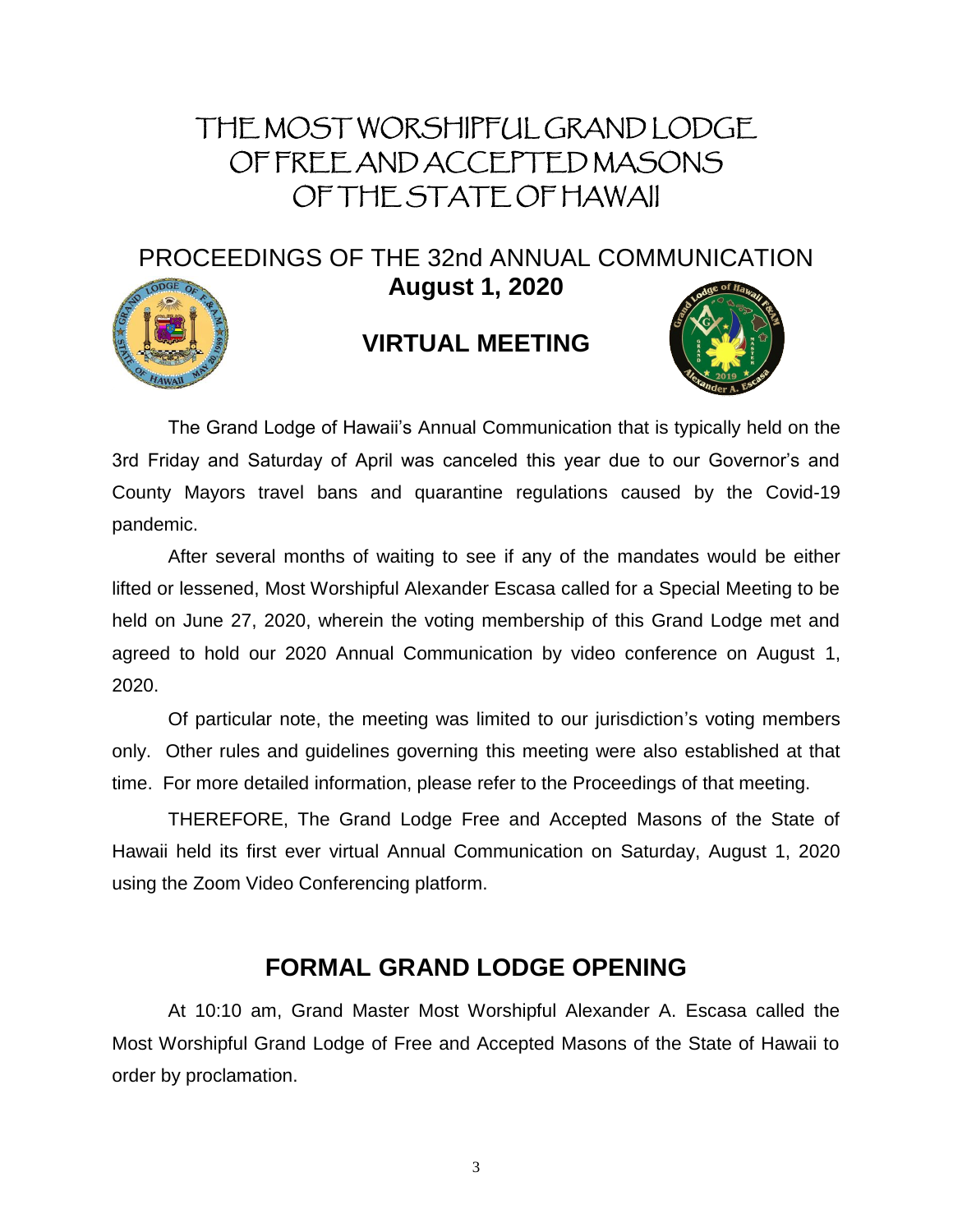# **B U S I N E S S S E S S I O N**

The Grand Master began by thanking everyone for joining us for our Thirty Second Annual Communication of the Grand Lodge of Hawaii and reminded everyone to please keep their microphones smutted until recognized to speak.

The Grand Secretary then called the role of those present which were as follows:

# **Elected Grand Lodge Officers Present**

# **Past Grand Masters Present**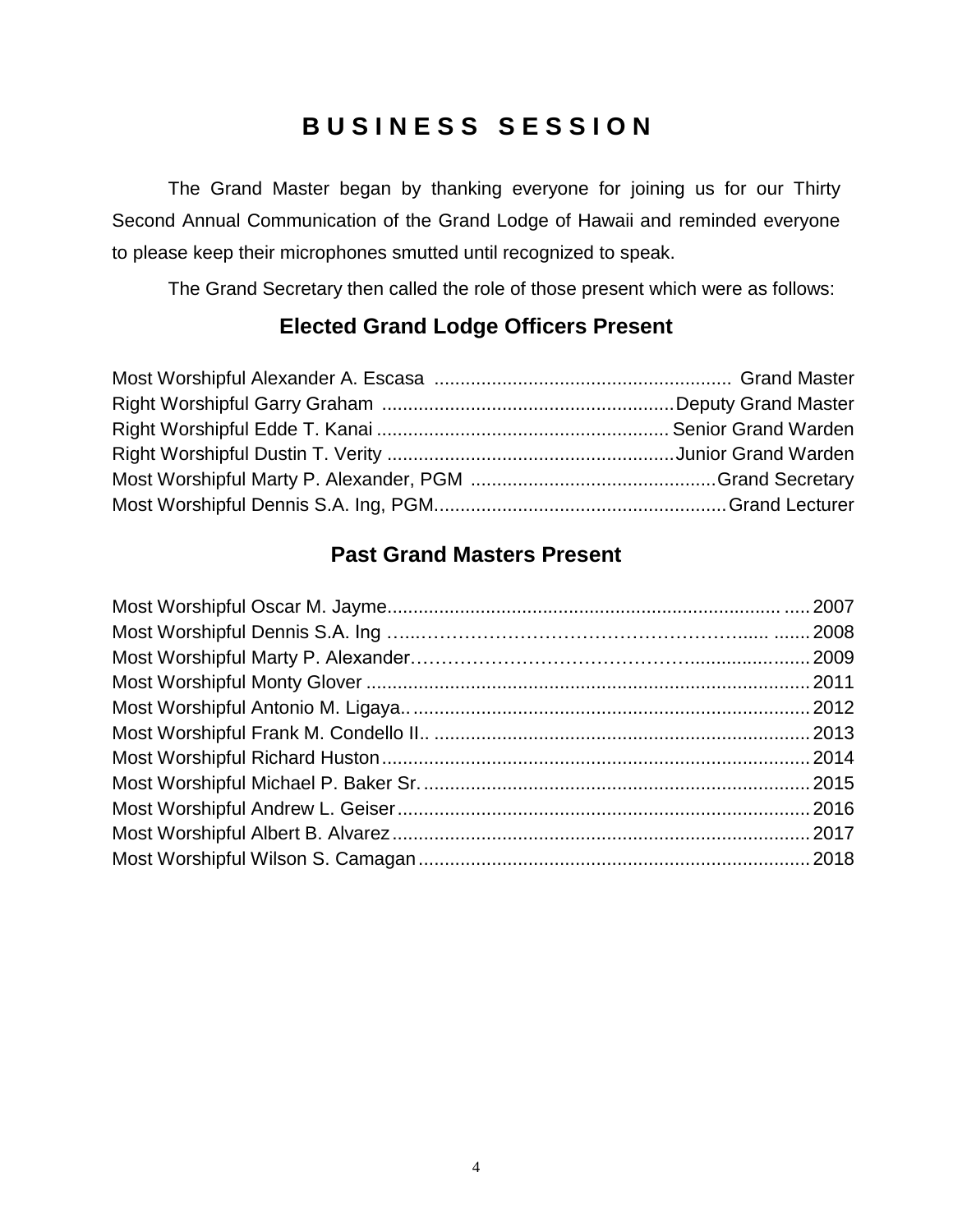## **Lodge Representatives Present**

If a name is listed more than once it is because either a) they have multiple votes by virtue of them hold different offices in different lodges or b) they are an authorized proxy holder for another officer from their lodge.

#### **HAWAIIAN LODGE**

| <b>Worshipful Master</b> | <b>Marlon Calventas</b> |  |
|--------------------------|-------------------------|--|
| Sr. Warden               | Rudy Alvarado           |  |
| Jr. Warden               | Jonjie Punzalan         |  |
| Past Master's Rep.       | Severino Malajito       |  |

#### **HONOLULU LODGE**

| <b>Worshipful Master</b> | Frank Condello II PGM |
|--------------------------|-----------------------|
| Sr. Warden               | Robert Kapanui        |
| Jr. Warden               | Jan Kershner          |
| Past Master's Rep        | Mark Leo              |

## **KAUAI LODGE**

| Jr. Warden        | <b>Herman Wilson</b> |
|-------------------|----------------------|
| Past Master's Rep | <b>Karvel Rose</b>   |

## **KILAUEA LODGE**

Worshipful Master Toy K. Gibson, Jr.

Sr. Warden, **Jeffrey Cabanting-Rafael** 

## **KO'OLAU LODGE**

| <b>Worshipful Master</b> | <b>Guy Hess</b>        |  |
|--------------------------|------------------------|--|
| Sr. Warden               | <b>Marc Rubenstein</b> |  |
| Jr. Warden               | Marc Rubenstein        |  |
| Past Master's Rep        | Scott Waracka          |  |

## **KONA LODGE**

Worshipful Master Troy D. Gibson Sr. Sr. Warden Chris Domino Jr. Warden James Lysiuk Past Master's Rep. Robert Brogan

#### **LEEWARD LODGE**

| <b>Worshipful Master</b> | <b>Ric Gloria</b>           |
|--------------------------|-----------------------------|
| Sr. Warden               | <b>Christian Cimafranca</b> |
| Jr. Warden               | <b>Arnold Sarinas</b>       |
| Past Masters' Rep.       | Gloriani Lontoc             |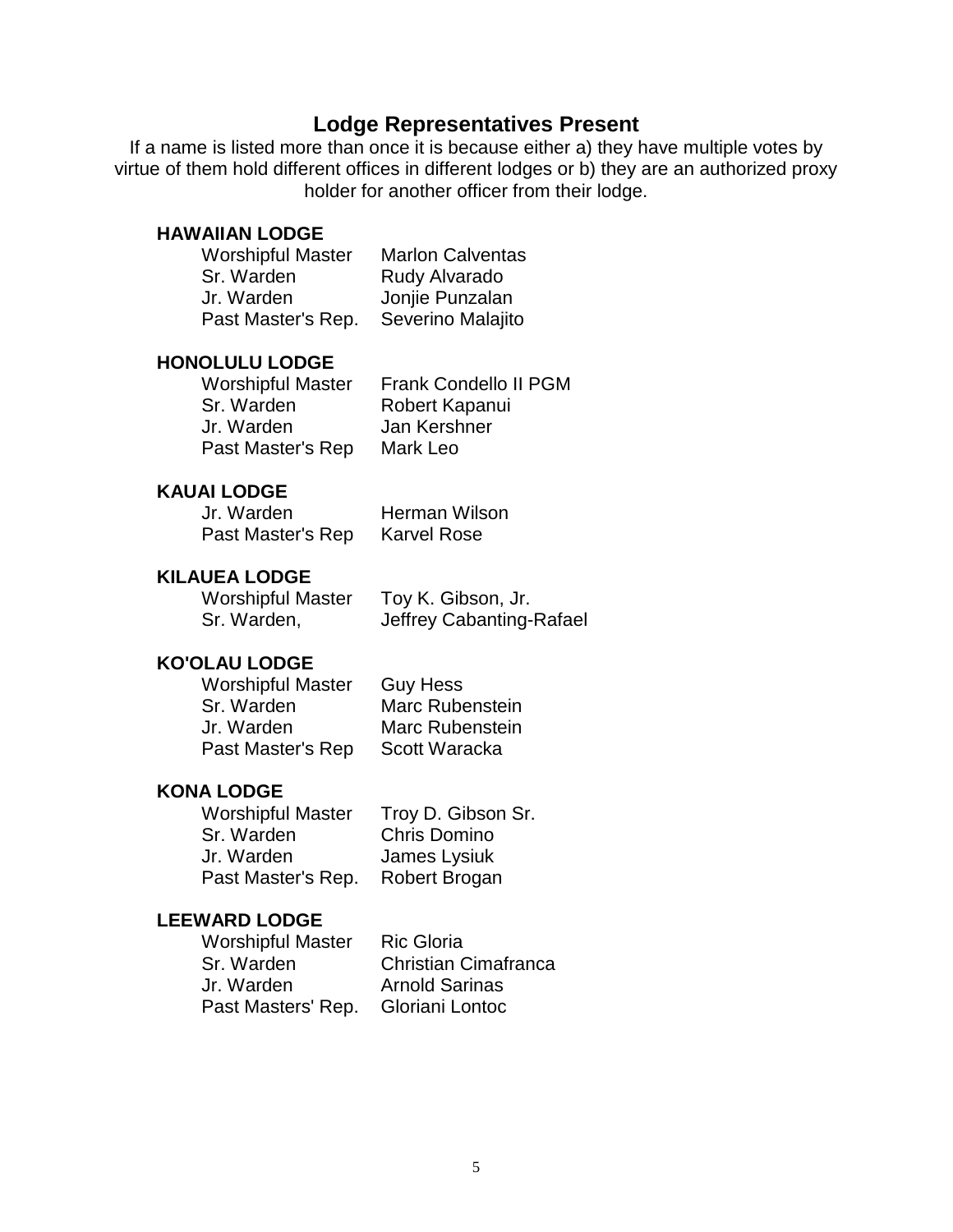## **LODGE LE PROGRES**

| <b>Worshipful Master</b> | <b>Randy Rivera</b>     |  |
|--------------------------|-------------------------|--|
| Sr. Warden               | Samson Thompson         |  |
| Jr. Warden               | Dino Montalbo           |  |
| Past Master's Rep        | <b>Christopher Pang</b> |  |

## **LODGE MAUI**

| Worshipful Master | <b>Timothy Jaworski</b> |  |
|-------------------|-------------------------|--|
| Sr. Warden,       | <b>Gerald Mateo</b>     |  |
| Jr. Warden        | <b>Timothy Torres</b>   |  |
| Past Master's Rep | Vincent Guzman          |  |

## **PEARL HARBOR**

| <b>Worshipful Master</b> | <b>Jonathan Cross</b>    |
|--------------------------|--------------------------|
| Sr. Warden PGM           | <b>Andrew Geiser PGM</b> |
| Past Master's Rep        | Roy Ota                  |

## **SCHOFIELD LODGE**

Sr. Warden Dado Lajola Jr. Warden Clifford Jenkins Past Master's Rep James Sullivan

Worshipful Master Gloriani Lontoc

When the call of the roll was completed, the credentials report was as follows:

- 6 Elective Grand Lodge Officers Present
- 11 Past Grand Masters Present
- 39 Lodge Representatives Represent
- -----
- 56 Total Votes Represented

of which there was a representative from all 11 lodge present.

Therefore, a quorum of at least 50% of our chartered lodges was present as required by Hawaii Masonic Code Section 156 for the transaction of business.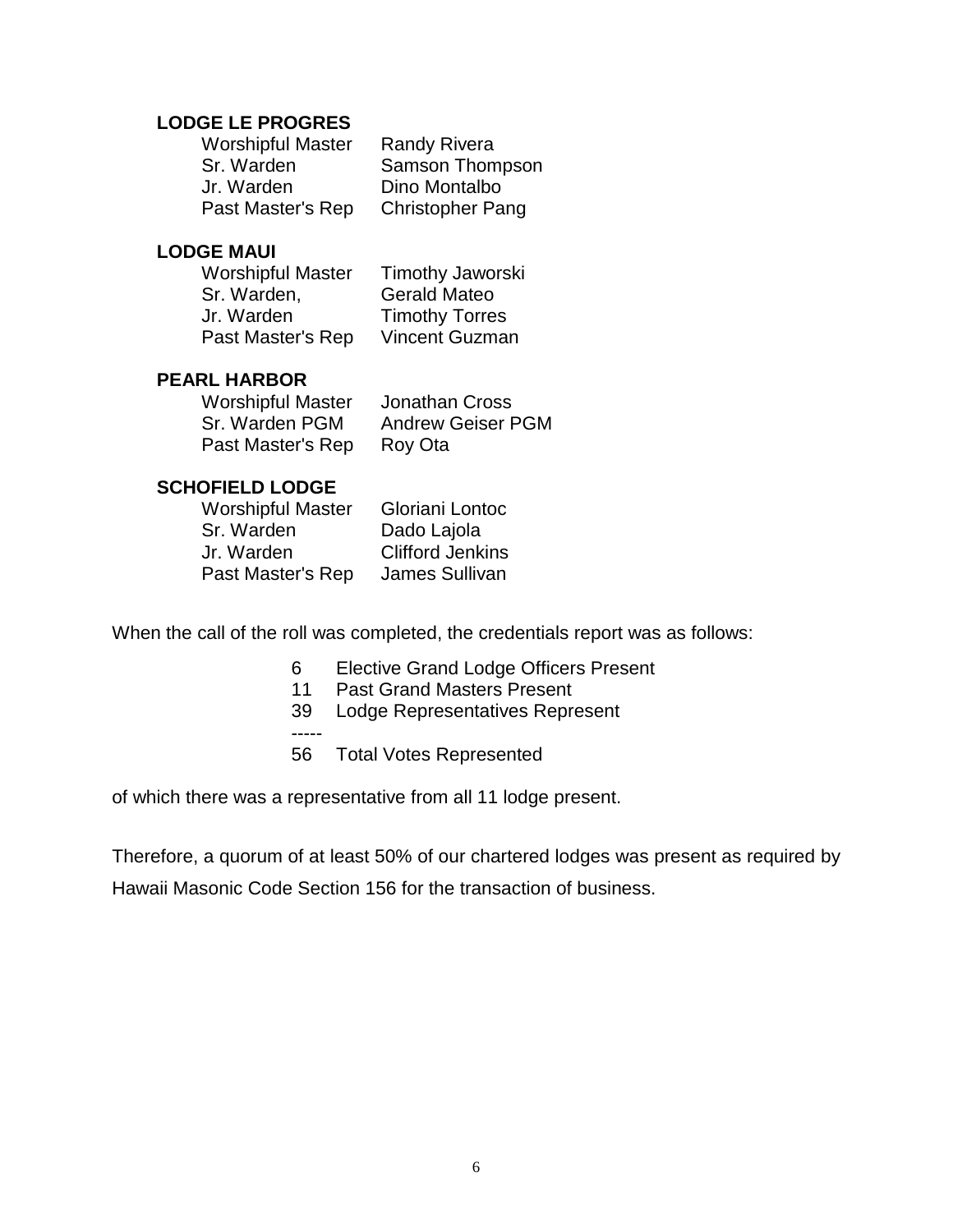# **2019 Appointed Grand Lodge Officers**

(Who were unable to attend the Annual Communication were )

# **Grand Lodge Inspectors**

| Seth A. Connell   | Dustin T. Verity |
|-------------------|------------------|
| Darryl E. Lajola  | Mark P. Leo      |
| J. Daniel Miller  | Kevin R. Perdue  |
| Chris N. Kaminaka |                  |
|                   |                  |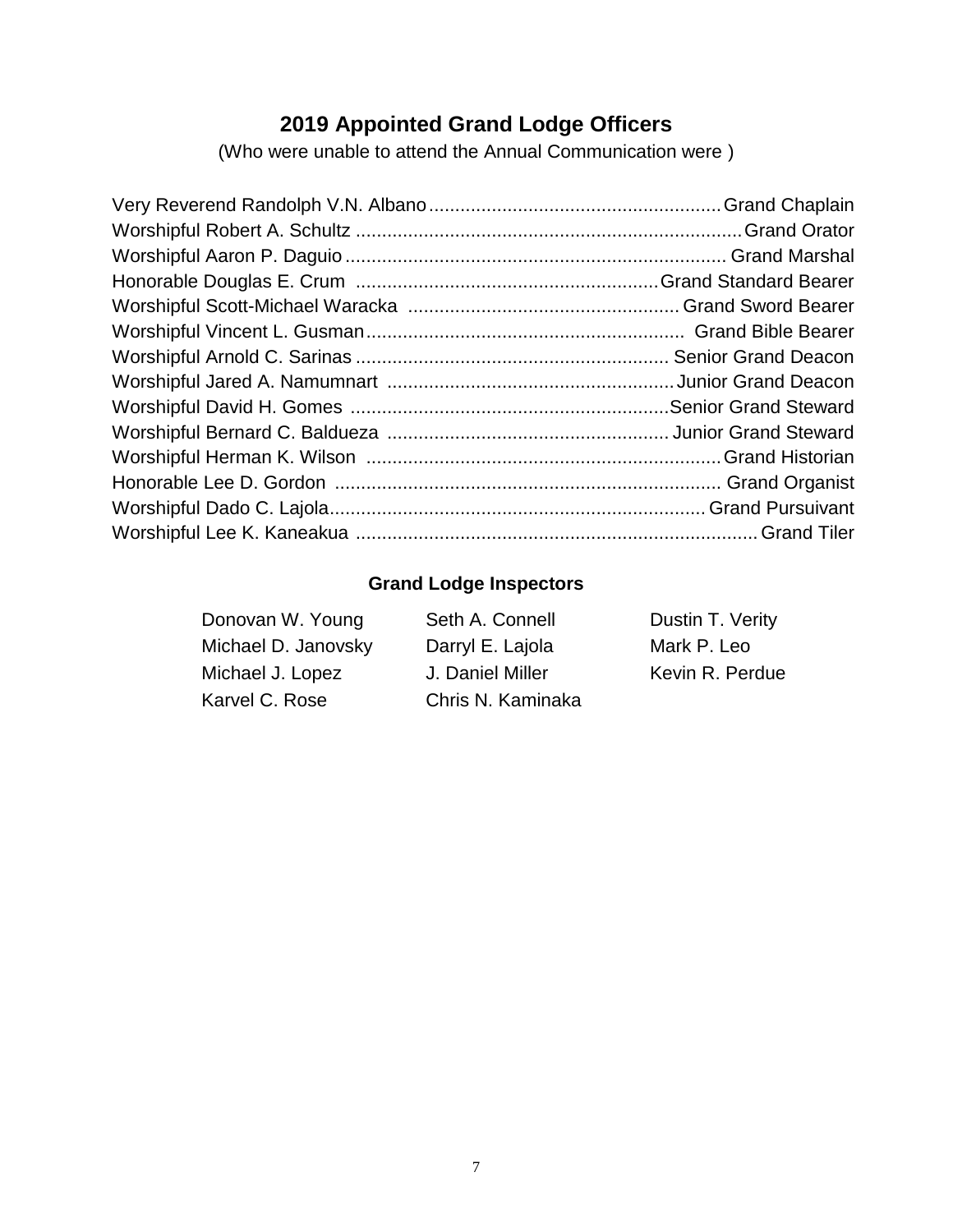# **GRAND CHAPLAIN'S SERVICE OF REMEMBRENCE**

The Grand Master then called upon Most Worshipful Albert Alvarez, who stepped in for our Grand Chaplain to give our Service of Remembrance to say a farewell to the brothers we have lost since our last Annual Communication..

> These brothers have reached the end of their earthly toils this last year. The silver cord is loosed; the golden bowl is broken; the pitcher is broken at the fountain; and the wheel is broken at the cistern.

| Larry Boot                      | <b>Melvin Britain</b>  |
|---------------------------------|------------------------|
| James Coleman                   | <b>Charles Comeau</b>  |
| Jerry Kaiama                    | Herman Kanae           |
| <b>William Lathers</b>          | John Leary             |
| <b>Ernest Martin</b>            | <b>Steve McRitchie</b> |
| David Nightingale Roberto Olaes |                        |
| <b>Cecil Ryder</b>              | <b>Alfredo Sarinas</b> |
| James Sienkiewicz Robert Simich |                        |
| Herman Zulueta                  |                        |

**Thomas Clark Normand Couturier** Walter Kaneakua **Steward Lemin Roy Michiels Gordon Poire Malcom Sharp Alfred Yuen** 

The dust has returned to the earth as it was, and the spirit has returned to God who gave it.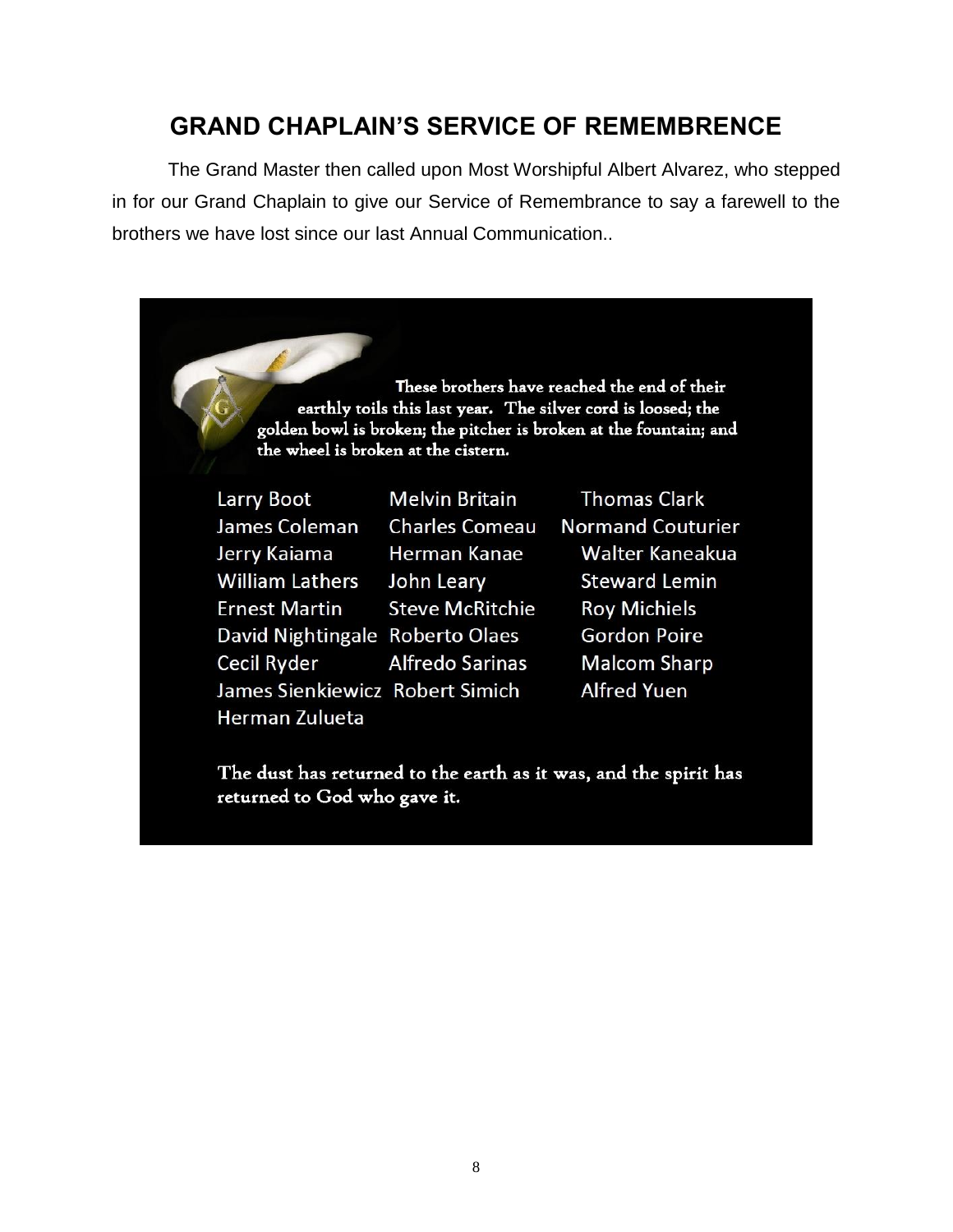# **GRAND TREASURER'S ANNUAL REPORT & 2020-2021 PROPOSED BUDGET**

The Grand Master then called upon Right Worshipful Garry Graham, who stepped in for our Grand Treasurer to report on the Grand Master's 2019 Annual Budget and to present the 2020-2021 Proposed Budget for acceptance.

## **ANNUAL FINANCIAL REPORT**

|                                                                  | <b>BUDGETED</b> | <b>ACTUAL</b> |
|------------------------------------------------------------------|-----------------|---------------|
| <b>INCOME</b>                                                    |                 |               |
| Affiliations                                                     | \$300.00        | \$260.00      |
| Degrees (\$1.00 per degree)                                      | 200.00          | 237.00        |
| Dispensations (\$25 per dispensation)                            | 300.00          | 50.00         |
| George Washington Memorial Foundation                            | 375.00          | 425.00        |
| (Est 75 X \$5 per new initiate)                                  |                 |               |
| George Washington Memorial Foundation<br>(Est 1700 X \$1 member) | 1,700.00        | 1,667.00      |
| Grand Lodge (75 X \$20 per new initiate)                         | 1,500.00        | 1,700.00      |
| <b>Hawaii Masonic Charities</b>                                  | 1,125.00        | 1,275.00      |
| (Est 75 X \$15 per new initiate)                                 |                 |               |
| Per Capita Tax (Est 1700 X \$25 per member)                      | 42,500.00       | 41,675.00     |
| Donation/Other Income                                            | 3,000.00        | 0.00          |
| One Day Class (\$100 x 75)                                       | 7,500.00        | 3,800.00      |
| <b>TOTAL INCOME</b>                                              | \$58,500.00     | \$51,089.00   |
| <b>EXPENSES</b>                                                  |                 |               |
| <b>Annual Communications:</b>                                    |                 |               |
| Supplies/Refreshments                                            | 1,500.00        | 0.00          |
| 2,000.00 2,752.78<br>Travel/Hotel                                |                 |               |
| Conferences:                                                     |                 |               |
| Conference of Grand Master's Registration                        | 300.00          | 421.90        |
| <b>Conference of Grand Master's Dues</b>                         | 250.00          | 250.00        |
| <b>Western Conference of Grand Masters</b>                       | 1,500.00        | 745.00        |
| <b>Conference of Grand Secretary's Dues</b>                      | 100.00          | 300.00        |
| George Washington Memorial Foundation                            | 2,075.00        | 0.00          |
| <b>Hawaii Masonic Charities</b>                                  | 1,125.00        | 0.00          |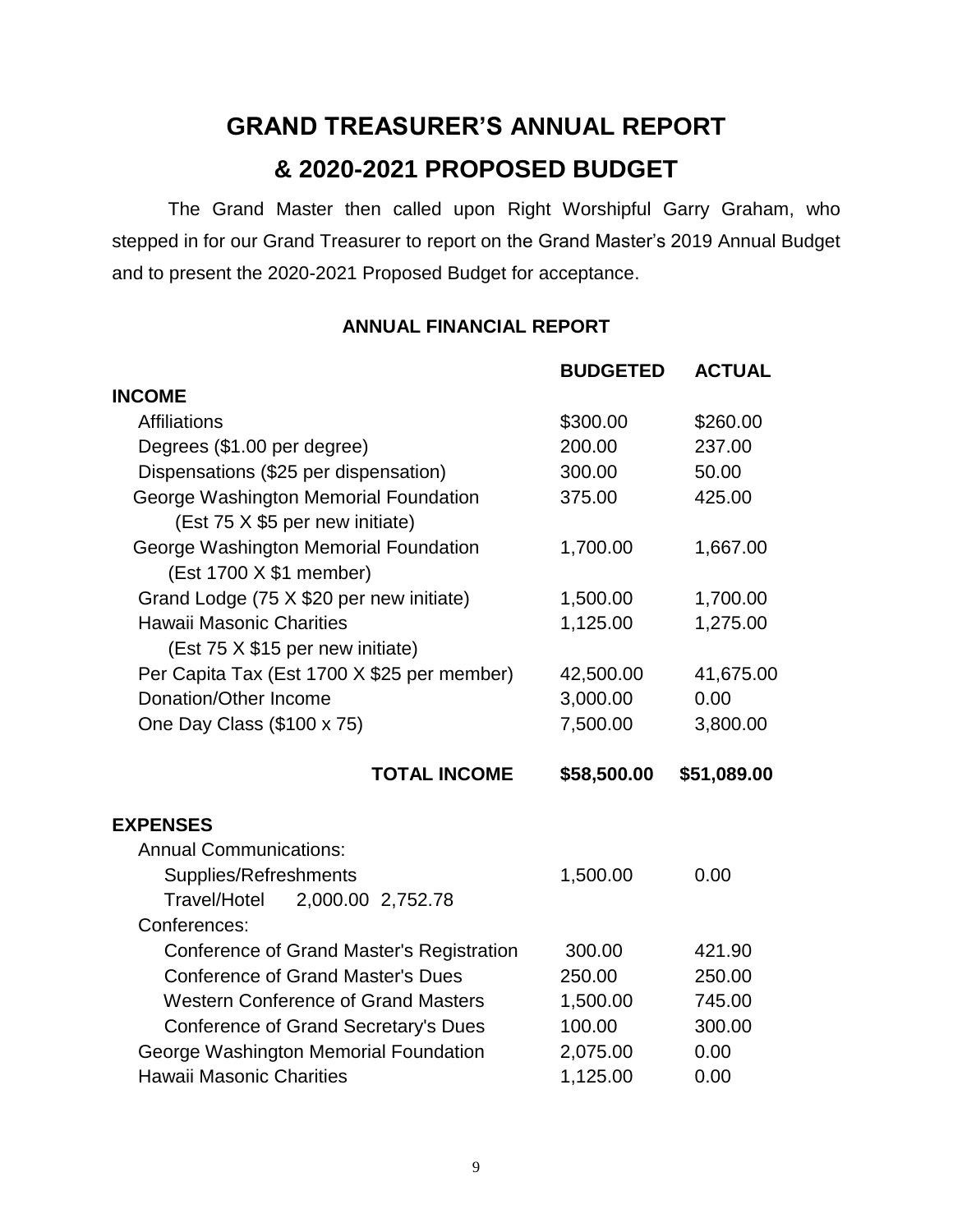| <b>Grand Master's Pins/Emblematics:</b>          |           |           |
|--------------------------------------------------|-----------|-----------|
| Pins                                             | 950.00    | 0.00      |
| <b>Grand Lodge Neckties/Shirts</b>               | 850.00    | 0.00      |
| Plaques/Mementos                                 | 600.00    | 0.00      |
| <b>Masonic Education</b>                         | 500.00    | 0.00      |
| <b>Masonic Services Association Dues</b>         | 300.00    | 0.00      |
| Name Badges                                      | 500.00    | 333.86    |
| <b>Office Supplies:</b>                          |           |           |
| Administrative Supplies (Postage, etc.)          | 1,000.00  | 2,084.23  |
| <b>Copier/Computer Supplies</b>                  | 800.00    | 685.41    |
| Past Grand Master's Apron and Jewel              | 650.00    | 0.00      |
| Photography and Printing                         | 750.00    | 688.48    |
| Rental (HMTA)                                    | 6,000.00  | 6,000.00  |
| Secretary's Honorarium (\$1,000 per month)       | 12,000.00 | 12,000.00 |
| Secretary's Workshop/Leadership Workshop         | 1,000.00  | 220.63    |
| <b>Grand Secretary California ANCOM Travel</b>   | 1,500.00  | 1,526.38  |
| Gr. Master/Gr. Secretary/Western Conference      | 2,200.00  | 825.72    |
| <b>Tax Preparation Fee</b>                       | 750.00    | 0.00      |
| Telephone                                        | 250.00    | 274.12    |
| Travel (Greater of \$12,000 or 23.4% of Revenue) | 13,000.00 | 9,659.56  |
| <b>Treasurer's Expenses</b>                      | 1,800.00  | 1,800.00  |
| Website                                          | 1,250.00  | 1,254.00  |
| <b>Youth Groups</b>                              | 500.00    | 300.00    |
| <b>Executive Committee Meeting Refreshments</b>  | 500.00    | 827.69    |
| <b>MORI Hosting</b>                              | 2,200.00  | 1,852.80  |
| One Day Class Expenses                           | 1,000.00  | 1,314.88  |
| <b>Miscellaneous</b>                             | 500.00    | 0.00      |
|                                                  |           |           |

## **TOTAL EXPENSES \$60,200.00 \$46,117.44**

**NET INCOME \$(1,700.00) \$4,971.56** 

# **SUMMARY OF ACCOUNTS AS OF APR 30, 2020**

| <b>CASH IN BANK (First Hawaiian Bank)</b> | 49,351.50  |
|-------------------------------------------|------------|
| BANK OF HAWAII #6801-622404 (Savings)     | 6,683.01   |
| FIRST HAWAIIAN BANK (Building Fund)       | 43,674.00  |
| FIRST HAWAIIAN BANK (Wealth Management)   | 454,121.65 |

## **TOTAL LIQUID ASSETS \$553,830.16**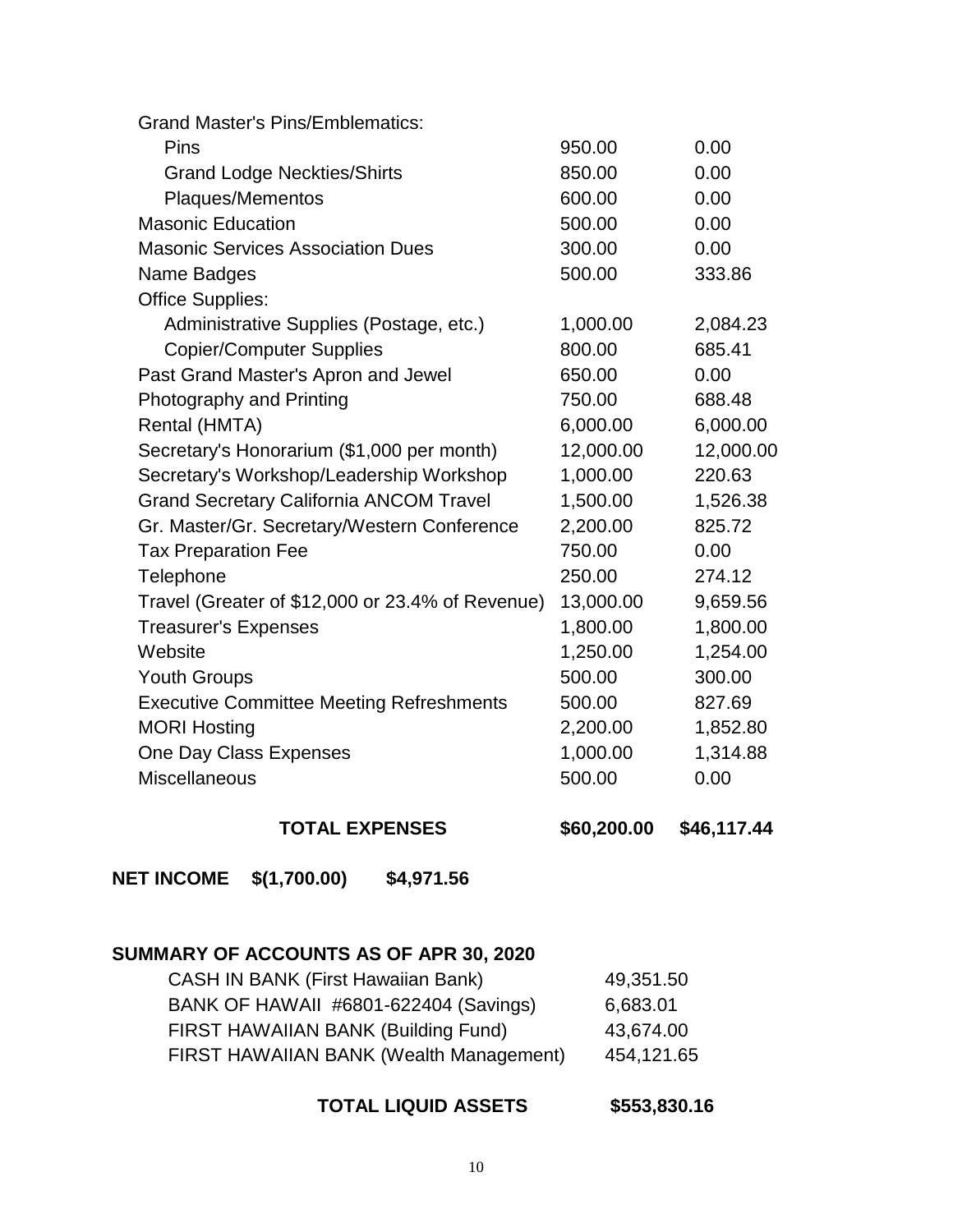## **FINANCIAL STATEMENT**

| <b>INCOME:</b>                                             |                 |                                                                  |             |
|------------------------------------------------------------|-----------------|------------------------------------------------------------------|-------------|
| 2019-2020 Grandmaster's Operating Budget Net (Loss) Income |                 |                                                                  | 4,971.56    |
| <b>Bank Interest</b>                                       |                 |                                                                  | 3.13        |
| Lodge Supplies (Ciphers, Dues Cards, Background Checks)    |                 |                                                                  | 3,334.00    |
| Pins (Pineapple)                                           |                 |                                                                  | 60.00       |
| ANCOM Dinner (2019 & 2019)                                 |                 |                                                                  | 3,225.90    |
| <b>Master Ritualist Fees</b>                               |                 |                                                                  | 35.00       |
| Insurance                                                  |                 |                                                                  | 4,700.94    |
| ANCOM 2020 travel ticket reimbursement                     |                 |                                                                  | 158.93      |
| Transfer 20K from Investment Account to Checking Account   |                 |                                                                  | 20,000.00   |
|                                                            |                 | <b>TOTAL INCOME</b>                                              | \$36,489.46 |
| <b>EXPENSES:</b>                                           |                 |                                                                  |             |
| Insurance                                                  |                 |                                                                  | 4,707.09    |
| 4/20/2019 ANCOM BANQUET                                    |                 |                                                                  | 18,085.82   |
| ANCOM 2020 Banquet Deposit (Hale Koa)                      |                 |                                                                  | 700.00      |
| Wilson Camagan (ANCOM Friday Night Banquet)                |                 |                                                                  | 2,041.57    |
| Wilson Camagan (Refund Banquet Fee)                        |                 |                                                                  | 176.00      |
| Pentagraph (Printing for 2019 and 2020 Lodges List)        |                 |                                                                  | 113.25      |
| TRK Specialties (1K Pineapple Pins Order)                  |                 |                                                                  | 3,805.50    |
| Wilson Camagan (Japan ANCOM Lodging Expenses)              |                 |                                                                  | 526.41      |
| Wilson Camagan (ECM March 2019 Refeshments)                |                 |                                                                  | 264.91      |
|                                                            |                 | Grand Lodge of Washington (2019 Western Conference Registration) | 230.00      |
| <b>Accurate Graphics (1K Dues Cards)</b>                   |                 |                                                                  | 539.49      |
| <b>Check Order Fee</b>                                     |                 |                                                                  | 255.57      |
| P.O. BOX Rent 6 months                                     |                 |                                                                  | 103.00      |
| 2020 Lanyards                                              |                 |                                                                  | 733.98      |
| Donation to HMTA for Cleaning Supplies                     |                 |                                                                  | 100.00      |
| 2020 ANCOM Banquet Refund                                  |                 |                                                                  | 1,800.00    |
| New P.O. Box Rental 1 year                                 |                 |                                                                  | 216.00      |
|                                                            |                 | <b>TOTAL EXPENSES</b>                                            | \$34,398.59 |
| <b>BEGINNING BALANCE: MAY 1, 2019</b>                      |                 | \$47,260.54                                                      |             |
|                                                            | <b>INCOME</b>   | 36,489.46                                                        |             |
|                                                            | <b>EXPENSES</b> | (34, 398.50)                                                     |             |
| <b>ENDING BALANCE: APR 30, 2020</b>                        |                 | \$49,351.50                                                      |             |

It was regularly moved and seconded that the Grand Treasurer's report be accepted and become a part of these proceedings. Motion was carried.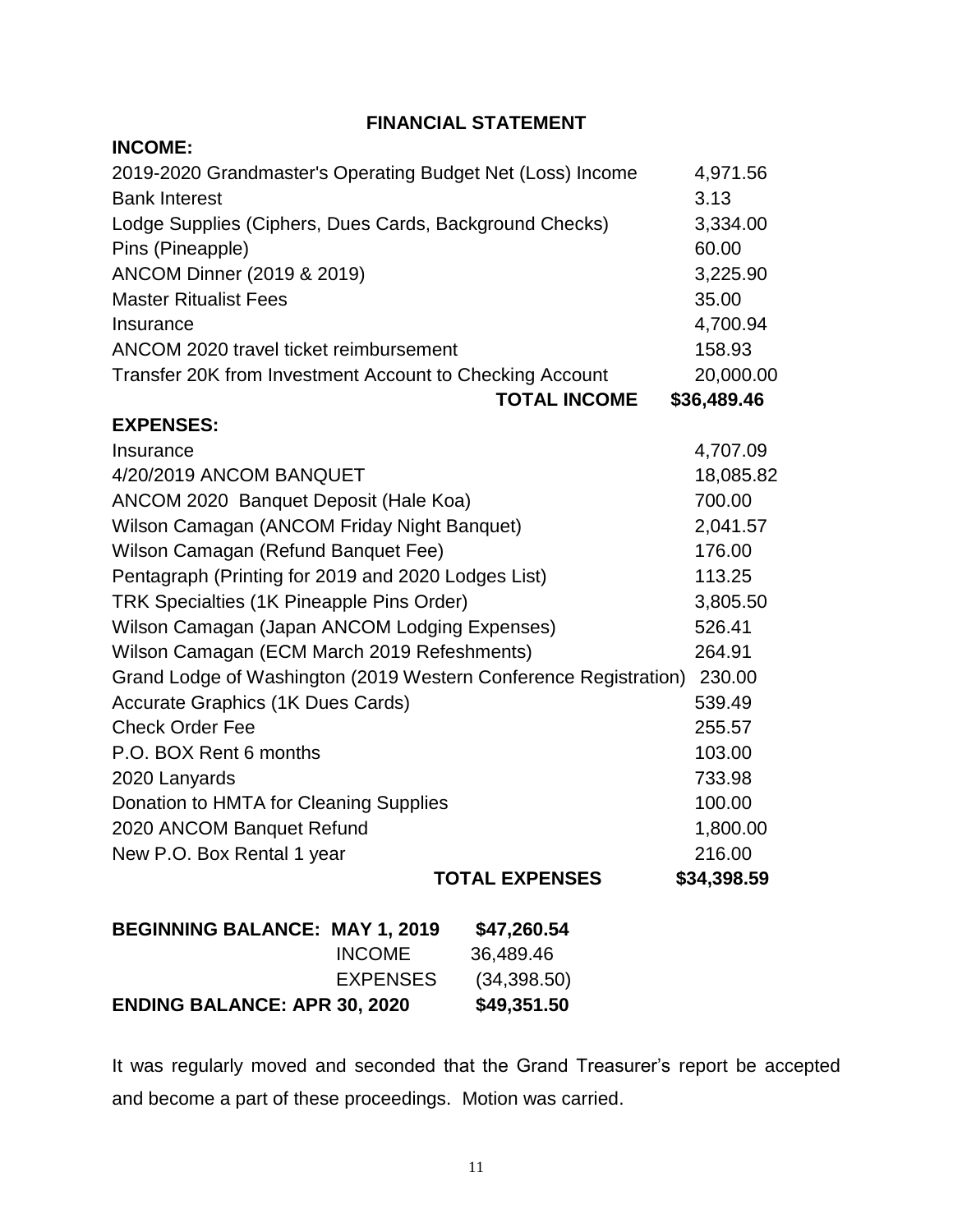# **2020 PROPOSED BUDGET**

| <b>Item</b> | 2019 Budget Column3<br>Column7                                                                                                                                               | Column <sub>8</sub>                                                                                                                                                                                                               | Proposed 2020                                                                              | Column5                                                        | Column6                                                          |
|-------------|------------------------------------------------------------------------------------------------------------------------------------------------------------------------------|-----------------------------------------------------------------------------------------------------------------------------------------------------------------------------------------------------------------------------------|--------------------------------------------------------------------------------------------|----------------------------------------------------------------|------------------------------------------------------------------|
|             |                                                                                                                                                                              |                                                                                                                                                                                                                                   |                                                                                            | 2019<br><b>BUDGET</b>                                          | 2020<br><b>BUDGET</b>                                            |
|             | <b>REVENUES:</b>                                                                                                                                                             |                                                                                                                                                                                                                                   |                                                                                            |                                                                |                                                                  |
|             | <b>Affiliations</b><br>(\$1.00 per degree)<br>(\$1 per member campaign)                                                                                                      | Dispensations (\$25 per dispensation)<br>George Washington Memorial Foundation                                                                                                                                                    | George Washington Memorial Foundation- Apps                                                | 300<br>200<br>300<br>350<br>1,700                              | 150<br>Degrees<br>100<br>100<br>150<br>1,639                     |
|             | Grand Lodge (\$20 per new initiate x 50)<br>Per Capita Tax (1639 x \$25 per member)<br><b>Conference of GMs Reimbursements</b><br>Other Income<br>One Day Class (25 x \$100) |                                                                                                                                                                                                                                   | Hawaii Masonic Charities (\$15 per new initiate x 50)                                      | 1,400<br>1,050<br>42,500<br>1,800<br>3,000<br>5,500            | 1,000<br>1750<br>40,975 Western<br>Donations /<br>1,500<br>2,500 |
|             |                                                                                                                                                                              |                                                                                                                                                                                                                                   | <b>TOTAL REVENUES</b>                                                                      | 56,300                                                         | 50,664                                                           |
|             | <b>EXPENSES:</b><br><b>Annual Communications</b><br>Supplies/Refreshments<br><b>Travel/Hotel</b><br>Conferences:                                                             |                                                                                                                                                                                                                                   |                                                                                            | 1,500<br>2,000                                                 | 1,500<br>2,000                                                   |
|             | George Washington Memorial Foundation<br><b>Hawaii Masonic Charities</b>                                                                                                     | <b>Conference of Grand Master's Dues</b><br><b>Western Conference of Grand Masters</b><br><b>Conference of Grand Secretary's Dues</b><br><b>Conference of Grand Secretaries</b><br><b>Grand Secretary California ANCOM Travel</b> | Conference of Grand Master's Registration<br>Western Conference of Grand Masters - Hosting | 300<br>250<br>1,500<br>100<br>2,200<br>1,500<br>2,050<br>1,050 | 300<br>250<br>1,500<br>3,000<br>100<br>2,000<br>1,639<br>750     |
|             | Plaques/Mementos<br><b>Masonic Education</b><br>Name Badges                                                                                                                  | <b>Grand Master Pins/Emblematic:</b><br>Pins $(2000 \times .575 +$ shipping)<br><b>Grand Lodge Neckties/Shirts</b><br><b>Masonic Services Association Dues</b>                                                                    |                                                                                            | 950<br>850<br>600<br>500<br>300<br>500                         | 1150<br>738<br>521<br>350<br>300<br>Office<br>300                |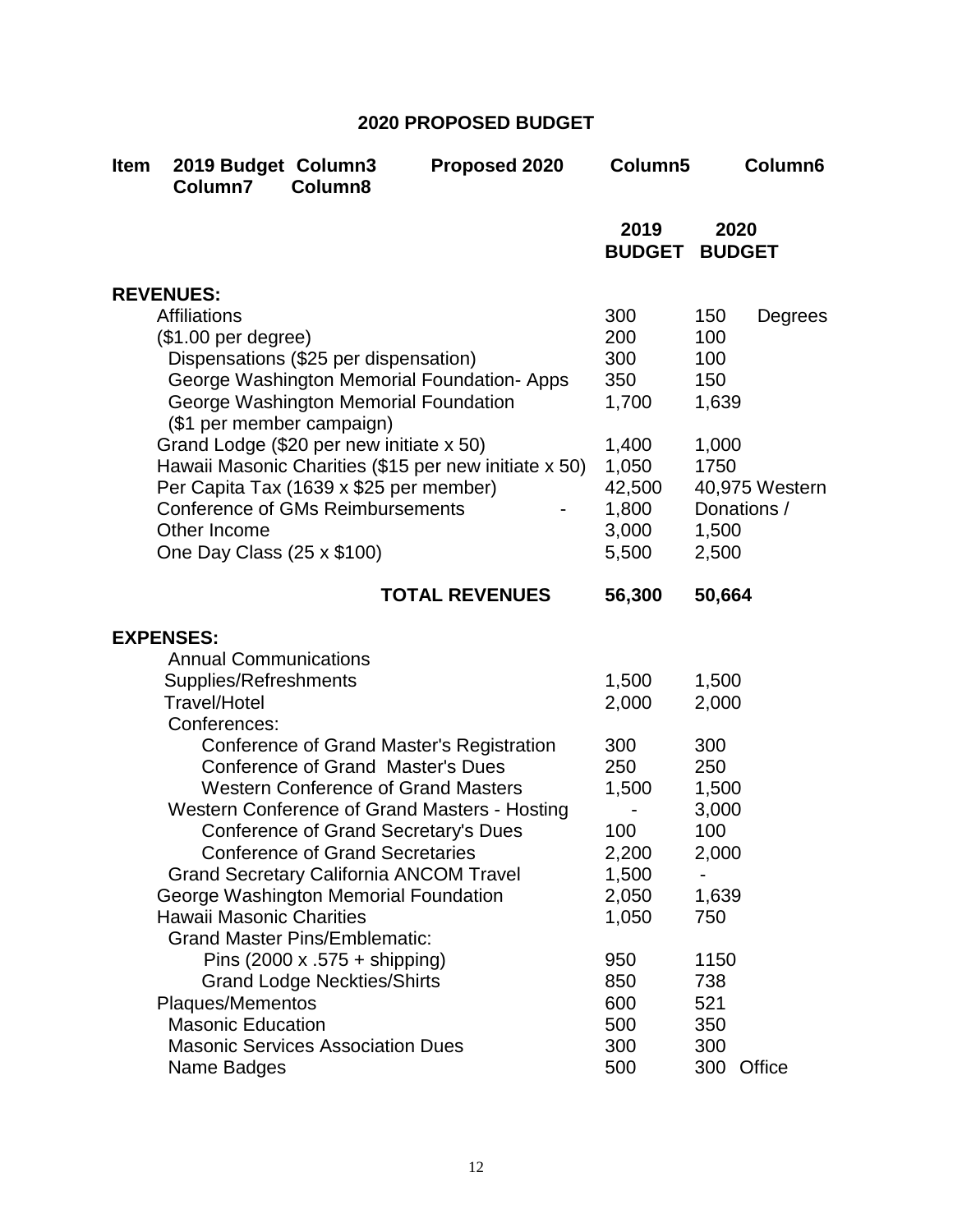| <b>Supplies</b>                                  |         |        |
|--------------------------------------------------|---------|--------|
| Administrative Supplies (Postage, etc.)          | 1,000   | 868    |
| <b>Copier Computer Supplies</b>                  | 800     | 694    |
| Past Grand Master's Apron and Jewel              | 650     | 650    |
| Photography and printing                         | 750     | 750    |
| Rental (HMTA)                                    | 6,000   | 6,000  |
| Secretary's Honorarium (\$1,000 per month)       | 12,000  | 12,000 |
| Secretary's Workshop/Leadership Workshop         | 1,000   | 180    |
| <b>Tax Preparation Fees</b>                      | 750     | 750    |
| Telephone                                        | 250     | 250    |
| Travel (Greater of \$12,000 or 23.4% of Revenue) | 13,000  | 5,000  |
| <b>Treasurer's Expenses</b>                      | 1,800   | 1,800  |
| Website                                          | 1,250   | 1,250  |
| <b>Youth Groups</b>                              | 500     | 434    |
| <b>Executive Committee Meeting Refreshments</b>  | 500     | 400    |
| <b>MORI Hosting</b>                              | 2,200   | 2,200  |
| One Day Class Expenses                           | 1,000   | 500    |
| Miscellaneous Expenses                           | 500     | 400    |
| <b>TOTAL EXPENSE</b>                             | 60,100  | 50,524 |
| <b>NET INCOME (LOSS)</b>                         | (3,800) | 140    |

Footnote:

\* For 2019, \$1.00 in the "Per Capita Tax" line was transferred to GW Memorial Foundation

It was regularly moved and seconded that the Grand Treasurer's report be accepted and become a part of these proceedings. Motion was carried.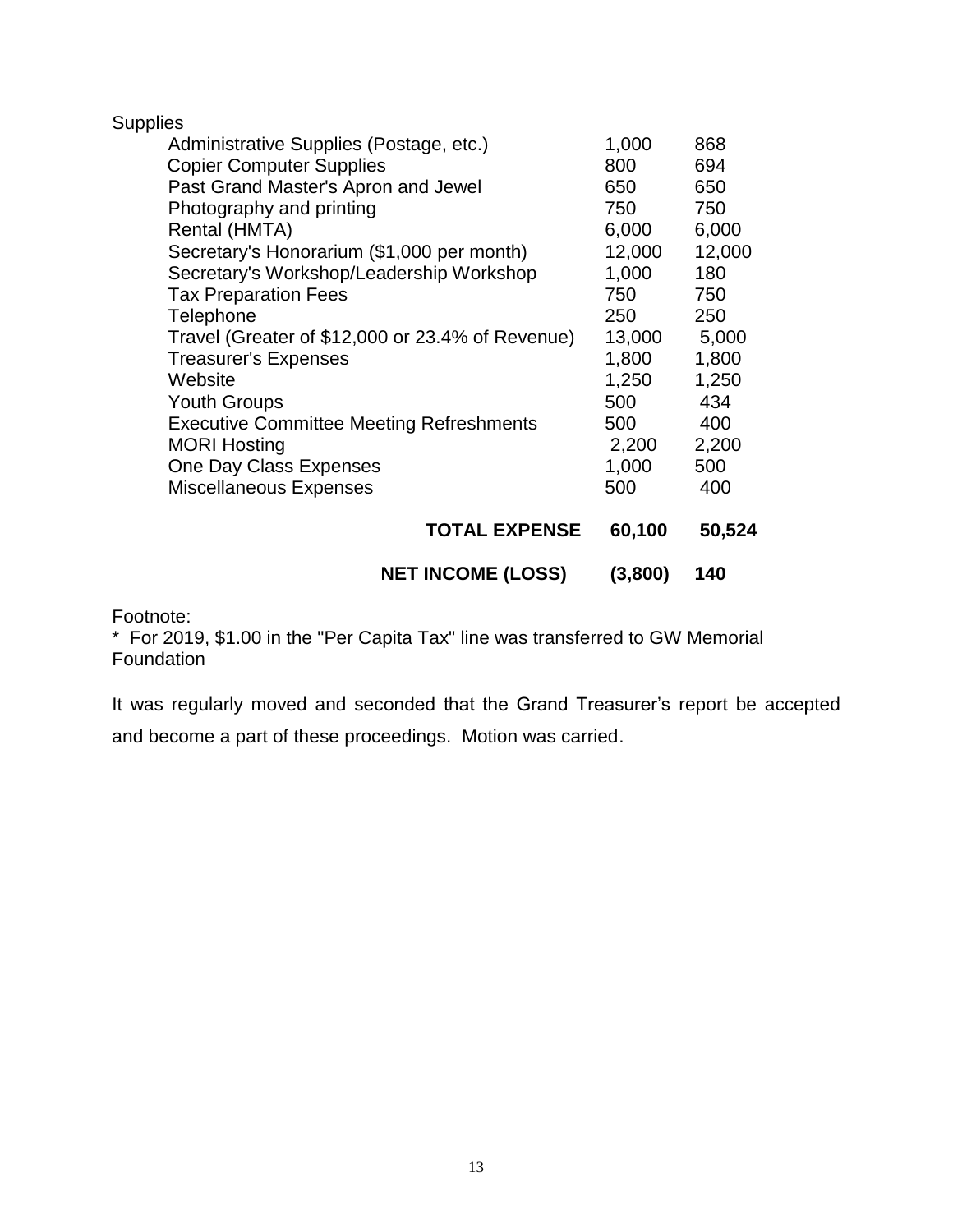# **FOREIGN RECOGNITIONS COMMITTEE ANNUAL REPORT**

The Grand Master then called upon Most Worshipful Michael P. Baker, Sr. a Past Grand Master of Hawaii and chairman of our Foreign Recognitions Committee for their annual report. Each recognition request was discussed and voted on individually. The results are as follows:

## **Findings for the Hawaii Grand Lodge Committee On Foreign Recognition**

**APR 29 2019 -** The committee on Foreign Recognition received a request for recognition from the Grand Lode National Togolaise. After careful examination of their landmarks and recognition list the Committee on Foreign Recognition recommends a YES vote on granting recognition.

It was moved and seconded to accept recognition: **Motion passed, they will be recognized.**

**MAY 16 2019** - The committee on Foreign Recognition received a request for recognition from Grande Oriente de Mato Grosso do Sul. After careful examination of their landmarks and recognition list the Committee on Foreign Recognition recommends a YES vote on granting recognition.

It was moved and seconded to accept recognition**: Motion passed, they will be recognized.**

**May 30 2019** - The committee on Foreign Recognition received a request for recognition from the Regular Grand Lodge of Italy. . After careful examination of their landmarks and recognition list the committee on Foreign Recognition recommends a YES vote on granting recognition.

It was moved and seconded to accept recognition: **Motion passed, they will be recognized.**

**On AUG 2019** - The committee on Foreign Recognition received a request for recognition from Grand Lodge of Ukraine. After careful examination of their landmarks and recognition list the Committee on Foreign Recognition recommends a NO vote. This is because insufficient information was received upon their request.

It was moved and seconded to NOT accept recognition**: Motion passed, they stand not recognized.**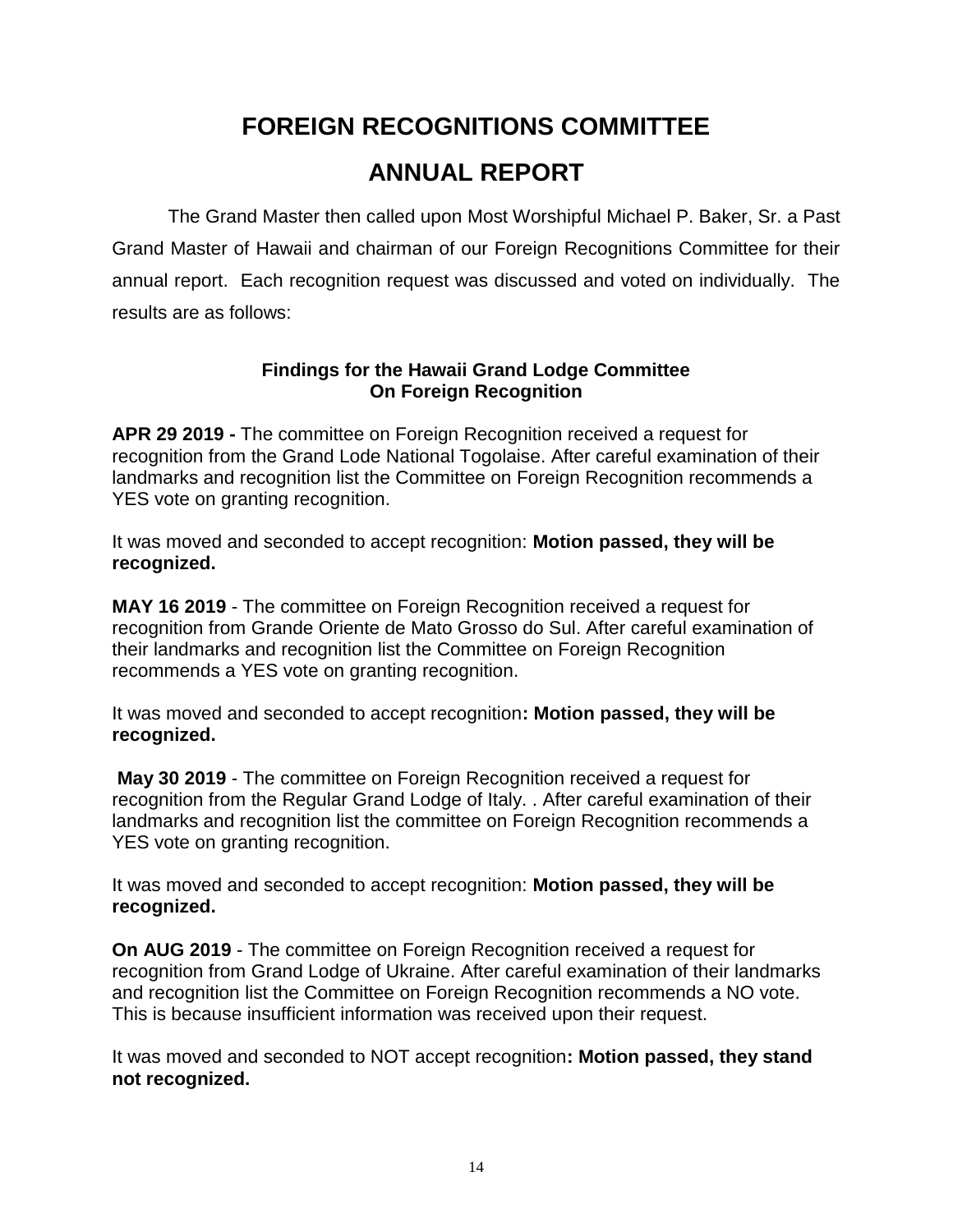**FEB 19 2020** – The committee on Foreign Recognition received a request for recognition from Grand Lodge of Palista Brazil. After careful examination of their landmarks and recognition list the Committee on Foreign Recognition recommends a NO vote on recognition. There is no proof of recognition by the UGLE and they refer to recognition with Grand Lodge of Sao Paulo, they are not listed with GLSP. The Grand Lodge of New York is listed as recognized but the Grand Lodge of New York does not list them.

It was moved and seconded to NOT accept recognition**: Motion passed, they stand not recognized.**

**MAR 15 2020** – The committee on Foreign Recognition received a request for recognition from the Grand Orient of Bohia. After careful examination of their landmarks and recognition list the Committee on Foreign Recognition recommends a NO vote on recognition at this time. Their only references are within Brazil and Spain. There is no UGLE listed. Maybe next year.

It was moved and seconded to NOT accept recognition**: Motion passed, they stand not recognized.**

Hawaii Grand Loge Committee on Foreign Recognition Chairman: Michael P. Baker Sr., PGM Member: J. Daniel Miller, PM Member: A. Lee Meyerson, PM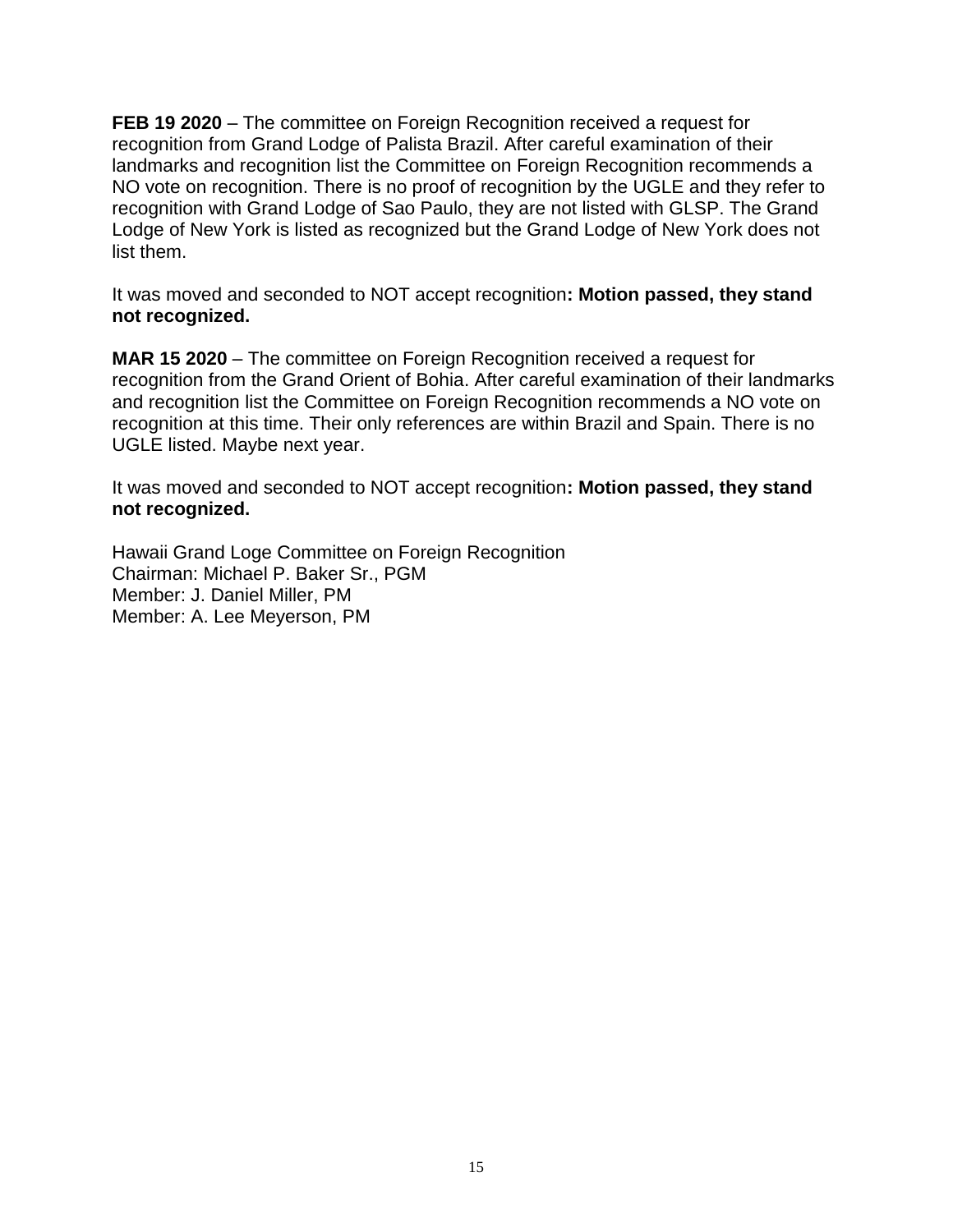# **GRAND SECRETARY'S REPORT Was not presented during the meeting but is listed here for reference**

GRAND SECRETARY'S ANNUAL REPORT Dated April 17, 2020

Most Worshipful Sir and Esteemed Brothers all,

## **MEMBERSHIP COUNT**

As always, first,... let's talk numbers for this last year,...

For the period covering January 1, 2019 through December 31, 2019 we started off the year with 11 chartered lodges and I am happy to report that at this time all lodges are current in their per-capita payments and all are authorized to have representation at this year's Annual Communication.

As far as membership count goes ... We ended the year with 1,656 members an increase of 7 over last year's 1,671 members. While it does not seem like a lot. We are headed in the right direction.

We had a total of 122 new members/affiliates and restorations but we also had 107 brothers who left our craft for one reason or another.

That left us with an overall increase of 15 members. This makes 4 years in a row we have seen an increase. While we seem to be holding our own as far as increasing memberships, we just haven't been able to get a handle on our NPD's or Suspension for Non-Payment of Dues.

A full membership report including individual lodge membership counts will be published along with the proceedings of this Annual Communication when they come out.

#### **BACKGROUND MEMBERSHIP**

Our Background reporting system through Tracers Info continues to be an asset as several applicants were identified with felony histories that they had not listed on their applications.

#### **ON-LINE MEMBERSHIP SYSTEM - MORI**

Our switch to MORI a few years ago seems to have been a great one. This company has continued to increase not only the program's features and associated applications such as Our Lodge Page web site presence which includes a wonderful member's portal and messaging system.

Along with all their new features they have even upgraded their whole user interface. With all the fresh new areas they have gone in they found it necessary to rebrand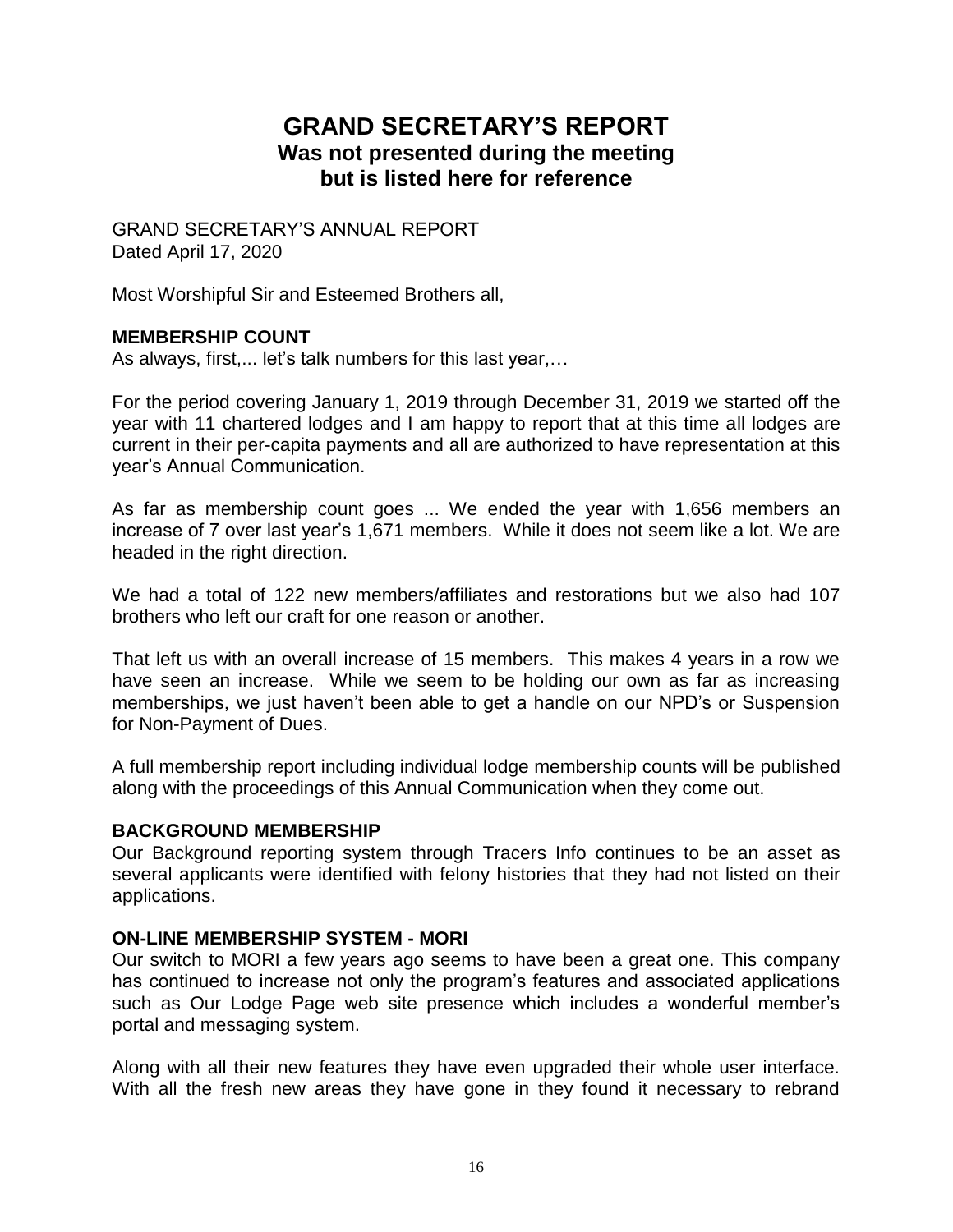themselves and MORI will now be known as Groupable: M2. I wish them the best because as long as they continue to expand and evolve, the better for us, their users.

#### **SECRETARIES' WORKSHOPS**

We will be continuing our Secretaries Workshop this year as well. We had gotten away from the secretaries work shop for a few years by having general leadership workshops instead but last year proved very beneficial when we refocused on our secretaries' specific needs.

Other types of support will continue to include.....

Individual 1-on-1 training upon request MORI Zoom Training MORI direct email support Grand Lodge email support Grand Lodge phone support Continual updates for Secretaries Manual

We hope that all of our secretaries will take advantage of all of our resources. These things won't work if they are not used.

Most Worshipful Sir, thank you for your time.

Marty P. Alexander, PGM Grand Secretary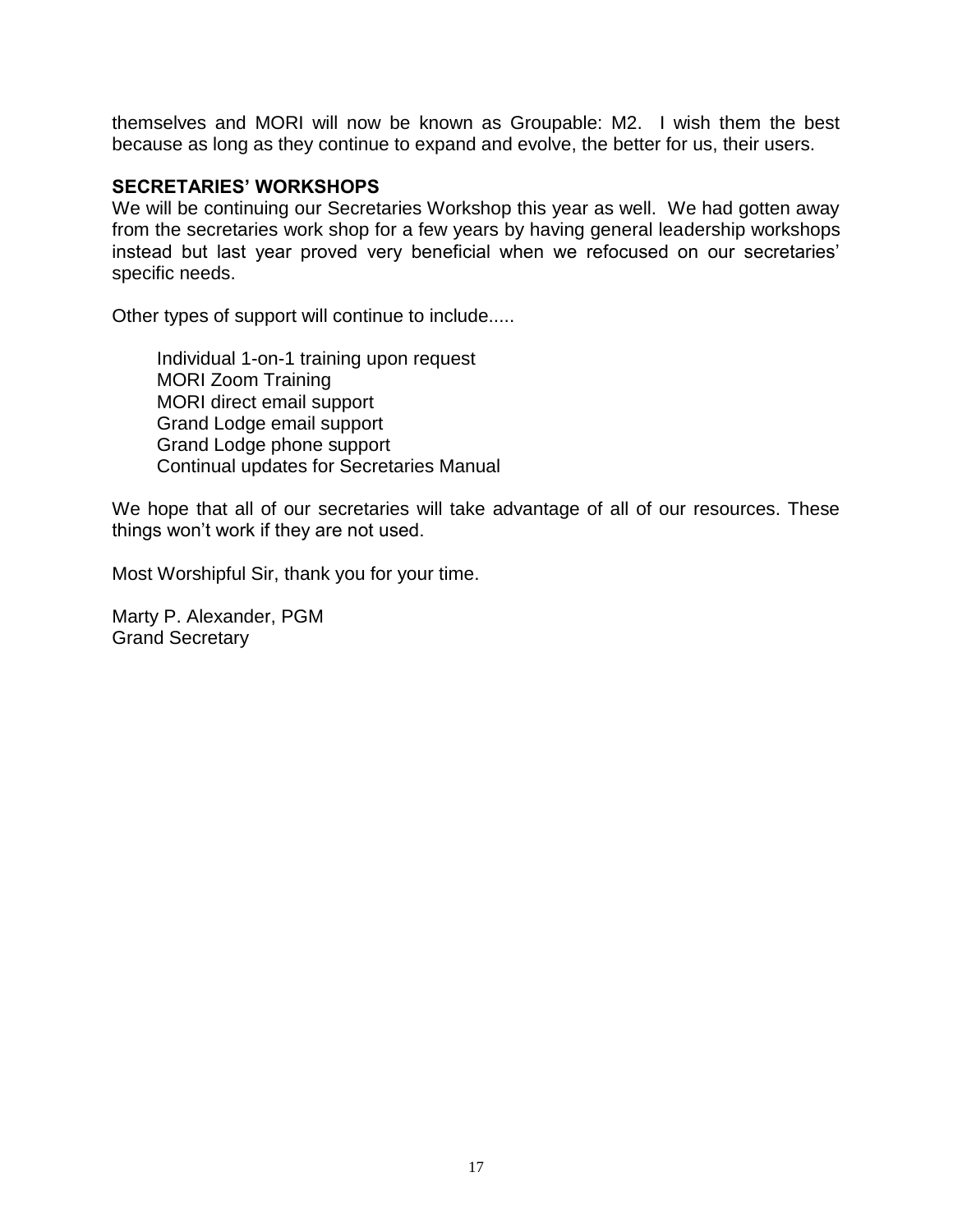# **GRAND ORATOR'S ORATION Was not presented during the meeting but is listed here for reference**

#### **Grand Oration**  *By: MW Antonio M. Ligaya, PGM*

Most Worshipful Sirs, Right Worshipful Sirs, Very Reverend and Worshipful Sirs, Honorable Sirs, and Brethren All:

Good morning, and, welcome, again, to the 32nd Annual Communication of the Most Worshipful Grand Lodge of Hawaii, albeit abbreviated in light of current situations upon us!

You no doubt have read, or even heard and / or listened to an extensive list of Brethren who distinguished themselves in the formation of governments, and those well-recognized in our Fraternity for having accomplished many outstanding achievements that benefited mankind in general, or their own people in particular. I will not go over such list of our Masonic luminaries, rather, for the next few minutes, I hope I can bring you all back to some basic lessons in our Fraternity, and, make you ponder over them. I will also touch on a couple of additional subjects that we all may have glossed over, perhaps until today. In this regard, I will share some thoughts I've always had over the last 39 years I've been a Master Mason.

In the *Entered Apprentice Degree,* one of the first questions asked, *"Whence came you?"* is answered, *"From a Lodge of the Holy Saints John at Jerusalem."* In doing my due diligence to learn more about this, I read from the *Minnesota Masonic Archive* "there is not now, and never was, such a Lodge." Moreover, during a recent trip to Israel, particularly in Jerusalem, I met a couple of Israeli Brethren of whom I inquired where such a Lodge could be. I was told they were not aware of the location, or even the existence of said Lodge, which further confirmed what I learned from my foregoing reference.

As you will remember from one of our lectures, originally, Lodges were dedicated to King Solomon. Later - at least as early as 1598 – Masonry connected its name with that of St. John the Evangelist. Dedications to the Sts. John were made by other organizations as early as the third century, when the Church adopted the two pagan celebrations of summer and winter solstices and made them our St John's Day in Summer and St. John's Day in Winter [often called the Feast of St. John to distinguish it from St. John's Day in summer]. It was wholly natural for operative masons, having dedicated their Craft to the Holy Sts. John, to begin to believe that both Johns were themselves Craftsmen. Craftsmen must have a Lodge, and where should that Lodge be, but in Jerusalem? Hence "The Lodge of the Holy Sts. John of Jerusalem" came into imaginary existence.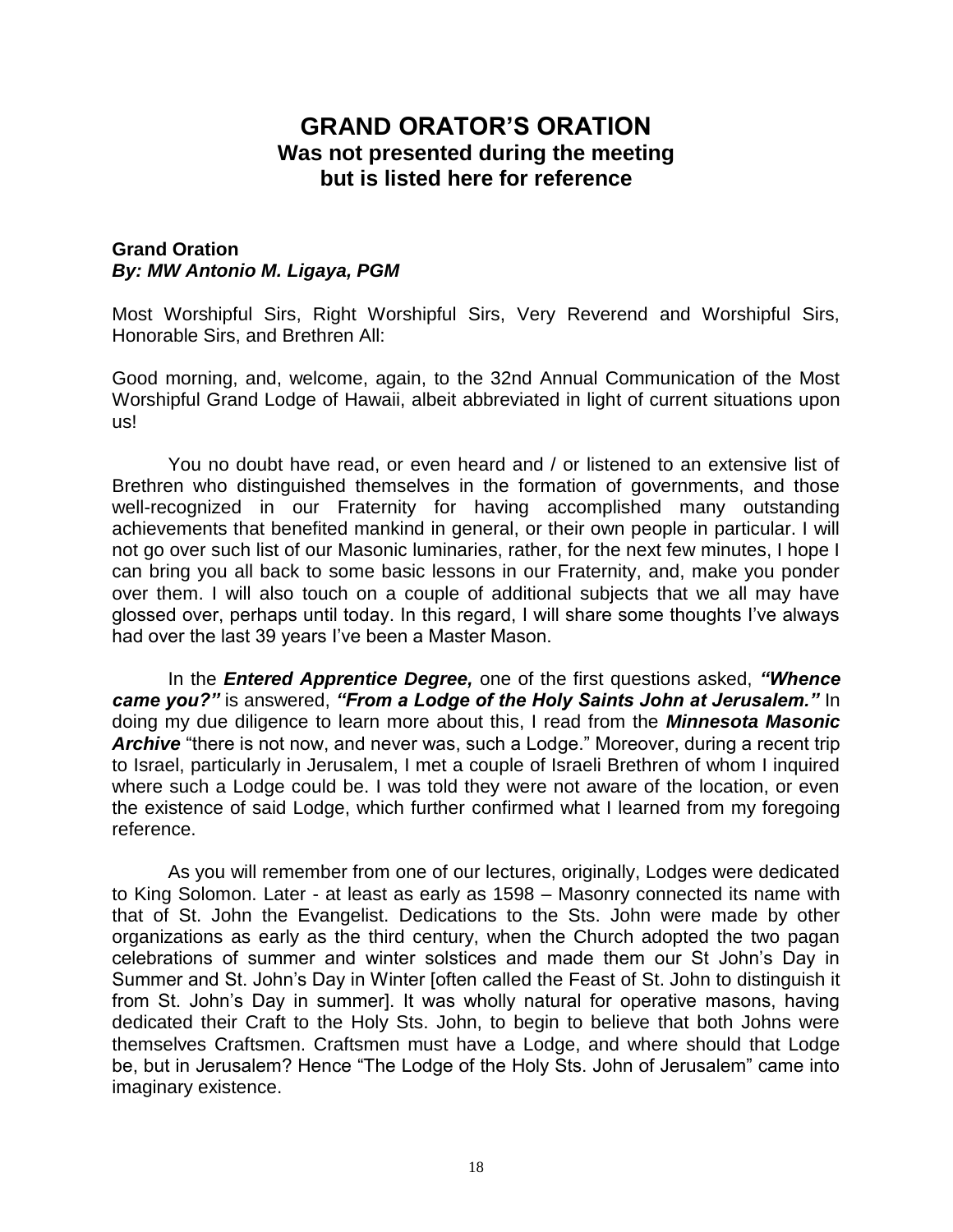No such Lodge ever existed – it is an ideal, and without such ideals our life could be dim and drab. The thought back of the question and answer, then, is that we come from an ideal or dream Lodge into this actual workaday world, where our ideas are to be tested. Today, as we use the phrase as the starting point for a Masonic career, Masons mean only that their Craft is dedicated to these holy men, whose precepts and practices, ideas and virtues, teachings and examples, all Freemasons should try to follow."

"Every Freemason knows that immortal phrase: *"Erected to God, and dedicated to the Holy Saints John."* Every American Blue Lodge is thus dedicated.

From before the creation and dedication of the Grand Lodge of England in 1717 – Freemasonry makes frequent reference to the *"Lodge of the Saints John at Jerusalem."* Operative Masons are referred to both in Masonic documents and elsewhere as "St. John's Masons" or "St. John's men," and Lodges of St. Johns Masonry existed in Italy, France, and Spain during the Middle Ages and Renaissance. Stonemason Lodges in England and Scotland from the time of the Crusades had one or Both Saints John as their Patron Saints.

In Duncan's Masonic Ritual and Monitor of Freemasonry the two Saints John are referenced as being *"two perpendicular parallel lines"* and elsewhere in Masonic texts as *"perfect parallels in Masonry as well as in Christianity."*  While it would seem to make more sense that St. Thomas – the patron saint of architects and builders – would be a 'better fit' and a simpler choice to be the sole Patron Saint of Freemasonry, the fraternity, lodges and guilds chose both Saints John instead. And for extraordinary reasons, rather than a simple, pedestrian and uninspiring

one; Christianity has long held that John the Baptist was a zealous man, while John the Evangelist was an intellectual. By linking these two men symbolically as parallels, Freemasonry positions each Mason as being balanced between the fervency of passion and the tranquility of intellect. It being necessary to have both passion and logic to accomplish great and inspired works" . . .

"It is unlikely that either of the Saints John were members of the Fraternity, given that although Freemasonry has existed from *"time immemorial"* and both men were born after the building of King Solomon's temple – they both had other, and, clearly, higher, callings.

The reasoning behind dedicating Blue Lodges to these two saints – and celebrating them every year – is because these two humble men exemplified the pure principles of Freemasonry in their deeds and in their words. They showed a reverence for the glory of Deity, a strong devotion to their great Creator, and worked every day to make themselves better men and their world a better place. Their lives are worthy of all emulation."

I agree with *WB Bill Hosler, a Past Master of Three Rivers Lodge #733 in Indiana,* when he offered the following comments: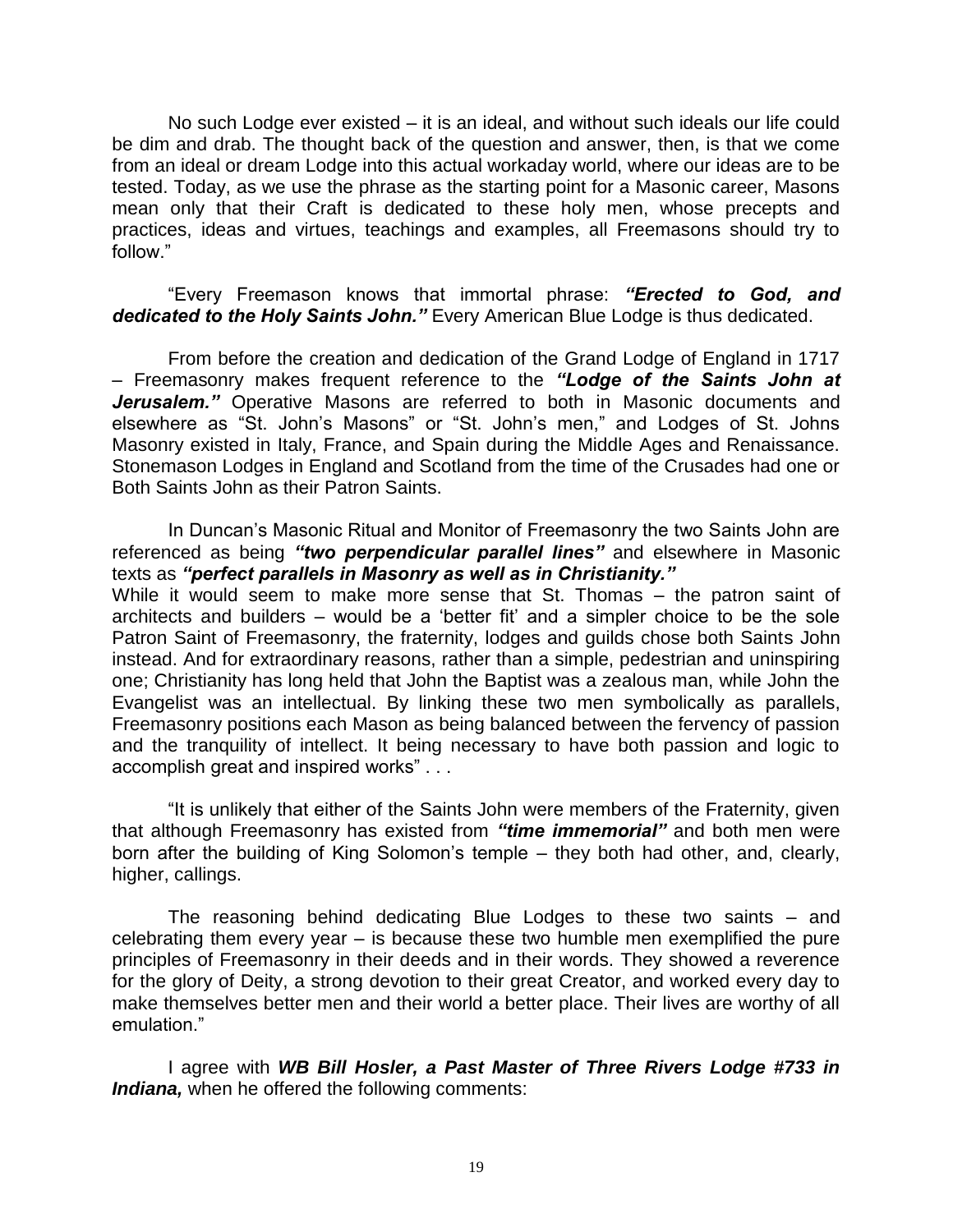#### To the question, *"What came you here to do,"* the response we were taught is, **"***To learn to subdue my passions and improve myself in Masonry.*"

The interesting question is this: Are there any commas in this sentence? I believe that there are, or should be. I believe if the answer was actually written in most Masonic monitors, it would look like this: *"To learn, to subdue my passions, and improve myself, in Masonry."* 

If this is right, then there was a new admonition added to the task of an Entered Apprentice as the philosophical integrity of our Craft ritual expanded, namely—that he first learns.

#### And I think this changes everything!

**To learn:** We have been learning since our mother gave birth to us. We learned to sit up, talk and eat without assistance before our first birthday. As we progressed in age we attended school. We never quit learning. The question remains, what can we learn from attending lodge?

As we progress through our degrees we hear certain words and phrases. At first these words sound unusual because they are phrased in a way in which our language is no longer spoken. Understanding what is being said to us is difficult at first to understand because we are not used to being spoken to in such an old tongue. I believe this is why the Craft asks us to memorize the work. Repetition and memorization help our brain to convert these words from gibberish to a beautifully spoken and largely forgotten language.

Sadly, today in Masonry we are convinced that the only reason we memorize these works is so we can advance to the next degree or learn the remaining ritual so we can help with the performance of the degree work. I truly believe this is one of the reasons men find it so hard to find what they are looking for in our fraternity. In essence, *they've become parrots*, or, as the song goes, they are *"talking without speaking."*  In my opinion memorization for advancement is only a small part of the catechism or lesson to be learned. Whether we realize it or not our ritual isn't just a bunch of words thrown together to sound pretty and impress people. The ritual is a roadmap for our journey to the East to find that which was lost.

Each word of that beautifully phrased script is designed to be studied. I feel the archaic language is designed not to just sound impressive but to peak our curiosity and encourage us to research what we've heard. Each word and syllable should be dissected and studied to find out its meaning.

Floor work is also very instructive. If you have taken an office in your lodge or filled a chair for an absent officer, I know you have encountered the floor work. When I was a young officer I hated floor work. No matter how hard I tried after we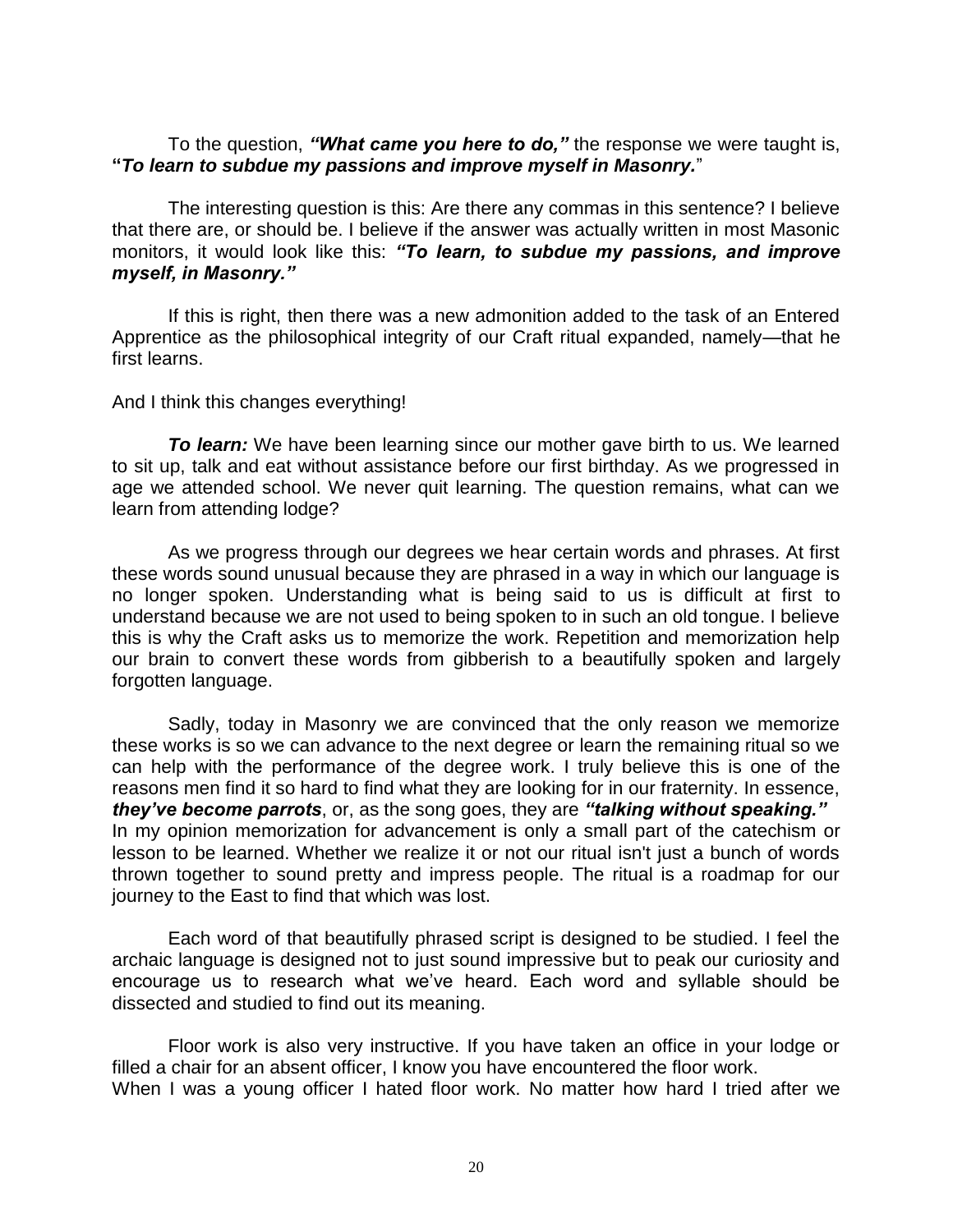closed I had a couple of Past Masters approach me to tell me how I was doing the floor work wrong. Sometimes I would have several approach me at the same time to explain my errors and would get into a big argument about how I screwed it up. They would stand there and bicker back and forth about my transgressions and I would walk away and they never even noticed I left!

These Brethren who were trying to help me have been told since they were new in the Craft how important the proper execution of the floor work is and wanted to stress the importance of it to me. Proper floor work is important for several reasons. First it does impress the candidate and secondly, when properly done, is very beautiful to watch. These Brethren, while well meaning, in my opinion missed the importance of this essential lodge function.

Whether it is within the opening or closing of a lodge or within degree work, the floor work was designed to teach our Brethren about symbolism. Each step we take or how the deacons and stewards hold their rods is designed to display symbols in which, when researched give us a nugget of information in which we can add to our knowledge and ultimately to our self-improvement. Sadly, most of these subtle movements are lost on the brethren who it is meant to instruct.

Expanding our mind through the study behind the ritual and understanding the symbolism which is hidden within the floor work of the lodge is the first upright step on our journey from the darkness toward the light of self-improvement.

**To subdue my passions:** The second upright step in our journey to become a better man is learning to subdue our passions. I feel this phrase means learning to do things in moderation.

We all know the Junior Warden is supposed to watch over the Craft assembled and ensure that no one converts "Refreshment into excess" or don't have too much of a good thing. This is a lesson that is important to everyone. I also feel we each have to subdue our passions for different things.

For some people their passion is alcohol, for others it is relationships or tobacco. We can become addicted to many things. My passion was with food.

When I was raised to the sublime degree of a Master Mason I weighed nearly 200 pounds. I lived a sedentary lifestyle which made me feel truly miserable and helpless.

As I came to light I started to study and read every Masonic book I could find and truly began to embrace the Fraternity and I realized that if I would simply "Try to subdue my passion" and just eat half of what I would normally eat at a meal I would take in half the calories. I started calling this my "Masonic diet". Eventually, slowly, I began to lose weight and I am now down to a more manageable size.

Each of us have passions we find difficulty in subduing. In my opinion the selfreflection we learn through the study of Masonry and its symbols will help us identify the passion in which we need to control and place us on the right path to gaining control. I'm not saying it will be easy but since our faith is in God and is well founded with prayer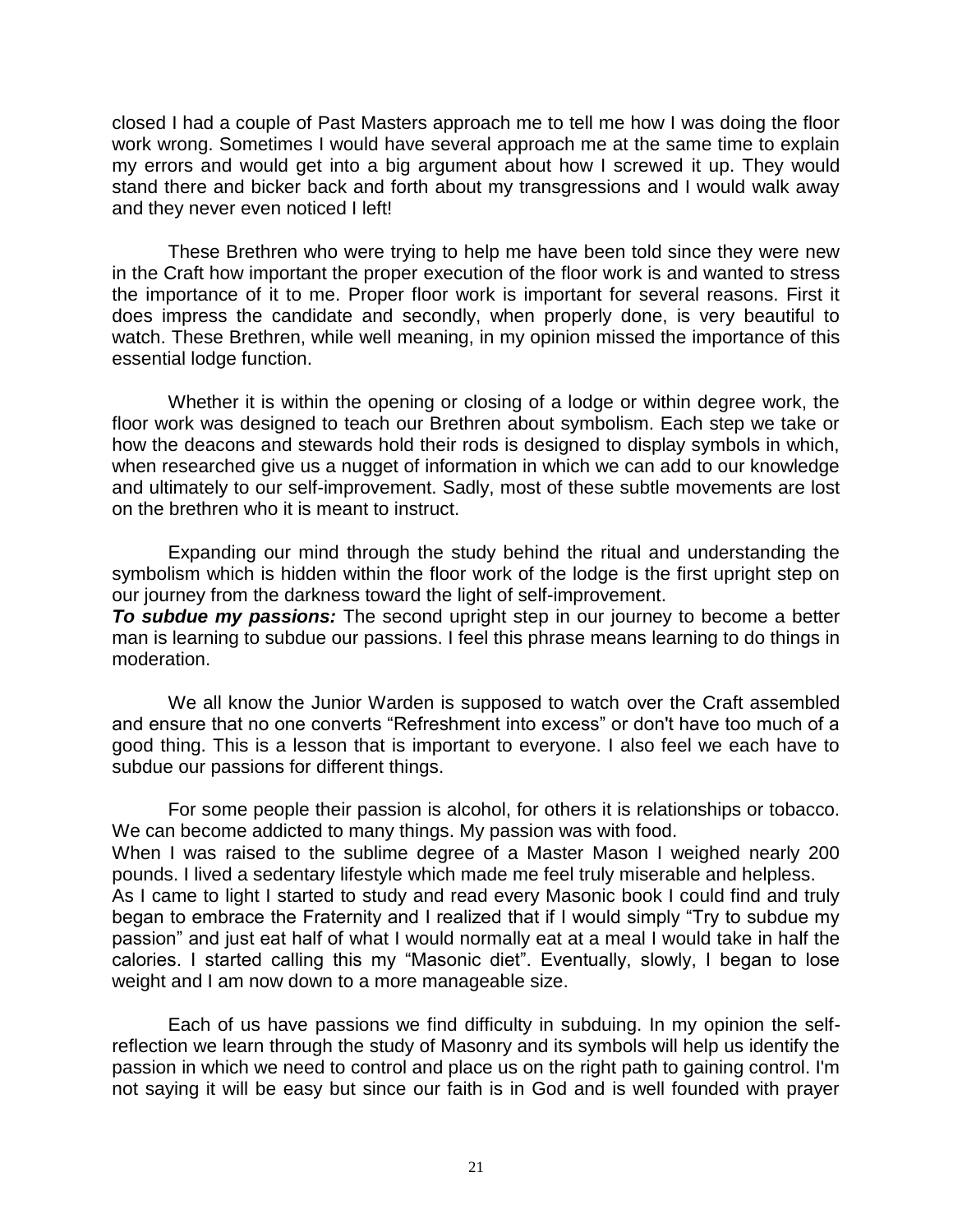and self-control, we will be successful.

*And improve myself in Masonry:* Each of these upright steps will help us improve ourselves in Masonry. Self-improvement, like Masonry is a lifelong journey, one we will never complete. I feel the third upright step is continuing our journey by attending our lodge.

Each of us, no matter who we are, need help in maintaining the progress we have made through learning and in our fight to subduing our passions. Interacting with Brethren who are on the same journey of improvement as we are should give us motivation to continue our work and help encourage another brother to work harder on his goals. Spreading the cement of Brotherly love does strengthen each of us.

I know it is hard to see how sitting through a long dreary meeting of minutes and paying bills will make us better men but if we can look past what Masonry has become and try to see *"what has been lost"* maybe we can find the working tools in the ritual to help complete our rough ashlar into something that's a bit more perfect.

To learn is to acquire knowledge; to acquire knowledge of a subject or skill as a result of study, of experience, or teaching; to receive instruction; to find out about, or discover; to be informed of, or learn about; to teach or inform a person of something.

In summary, therefore, we have *to learn* there is a moral imperative, for instance, before we can *subdue our passions*; we have to study Masonry before we can understand it. We have to discover there is an allegory before we can interpret it. We have to be informed of its history before we can comprehend its societal relevance. We have to detect its symbolic associations before we can grasp its spiritual nature. We have to contemplate its meanings before we can experience its insights. We have to be informed of its rules and laws before we can act within the due bounds of fraternity. We have to understand the meaning of manhood before we can grasp the unique power of fraternal association.

*We have to learn before we can improve ourselves.* And we are taught as Entered Apprentices, we cannot improve ourselves without first subduing our passions - - without releasing ourselves from our own ego so that we can feel the brotherhood of man. And we learn as Fellowcrafts that we have to overcome and go beyond the human senses, we have to transcend the logic of human education, we have to journey beyond the paradigms of human awareness, we have to surpass even inspiration and insight, go beyond all the powers and properties, the sciences and senses of man to erect our perfect ashlar; to get in touch with divine truth -- which is metaphysical —It surpasses human understanding. Then, as Master Masons, we learn that we have to finally overcome ourselves before we can achieve peace and harmony within ourselves, and in our lives.

I submit the bottom line of Masonic teaching is that, through the journey of our degrees, we learn that Divine truth can't be understood by the human agencies of education, or dogma, or rationale thought, or by the evidence of the senses—it has to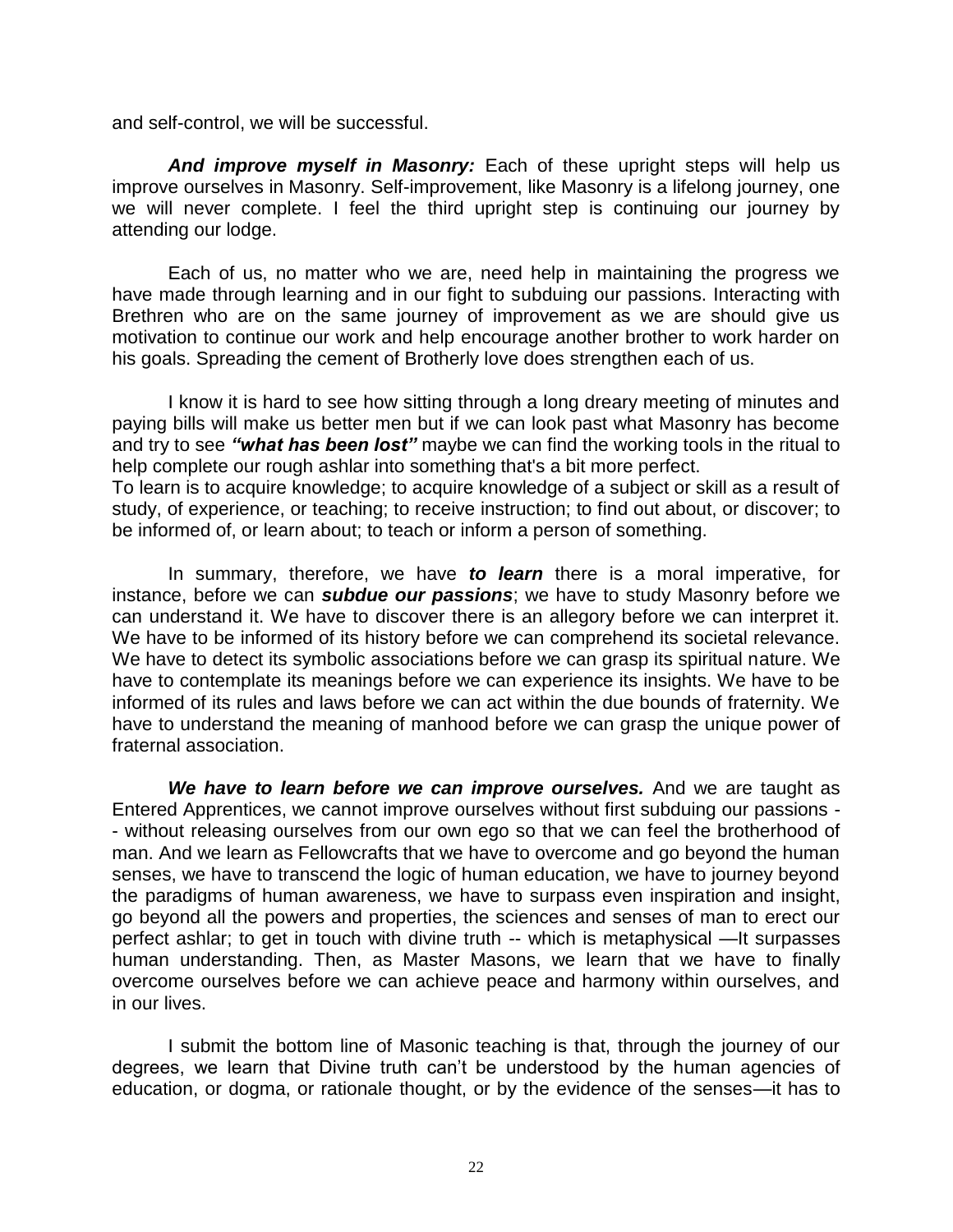be perceived directly. And, my Brothers, it enters into us by the path of initiation.

All of this is pretty heady stuff. Men come into Masonry to learn to improve themselves. If they are coming here for any other reason, then we are failing to represent with honesty what our organizational purpose is. Men come to us to learn. The lodge is the receptacle, the personal space, the sacred environment that will either facilitate their learning, or prevent it.

On a seemingly trivial subject that I've also thought of several times in the past is *must there be harmony at the expense of truth, which, I am sure certain Brethren* have also wondered about. I am reminded of the admonition I received on the Apron Lecture from the Senior Warden at my raising to the sublime degree of Master Mason, which says in part,

*"You should never put on . . ." the badge of a Mason . . . "and enter a Lodge, in which there is a Brother with whom you are at variance or against whom you entertain animosity. Should you find yourself about to take such a step, it becomes your duty to ask the Brother to withdraw in order that you may amicably settle your differences. When this is happily effected, you may clothe yourselves, enter the Lodge, and work with that love and harmony which should at all times characterize Freemasons. But, if unfortunately your differences are of such a nature as not so easily adjusted, it is better that one, or both of you retire than that the harmony of the Lodge be disturbed by your presence."* 

This certainly applies to me, especially lately! Someone much wiser than I once said, *"He who does not know how to look back to where he came from will never get to his destination."* 

I am certain most of you, like I, have tremendous respect and admiration for people who are authentic, people who happily acknowledge their background and who never forget where they come from. There are many people in our Institution who have struggled to progress in our Craft, and they have accomplished it by hard work, dedication, sacrifices, and by the help of others. A number of these people have made it big in our beloved Fraternity.

I am fortunate to know such a Brother who have retained his sincere humility, one who never forgot how he got to his present exalted position in our Fraternity. I remember recruiting him to be our Junior Steward during my term as Hawaiian Lodge's Junior Warden a few years back – which he reluctantly accepted because he did not believe he was up to it. Was he ever wrong, for look at him now – our outgoing Grand Master, MW Alex Escasa.

On the other hand I also know of someone who has reached the pinnacle in our Institution, but has apparently forgotten how he got there, for he never looked back to those who pushed him up!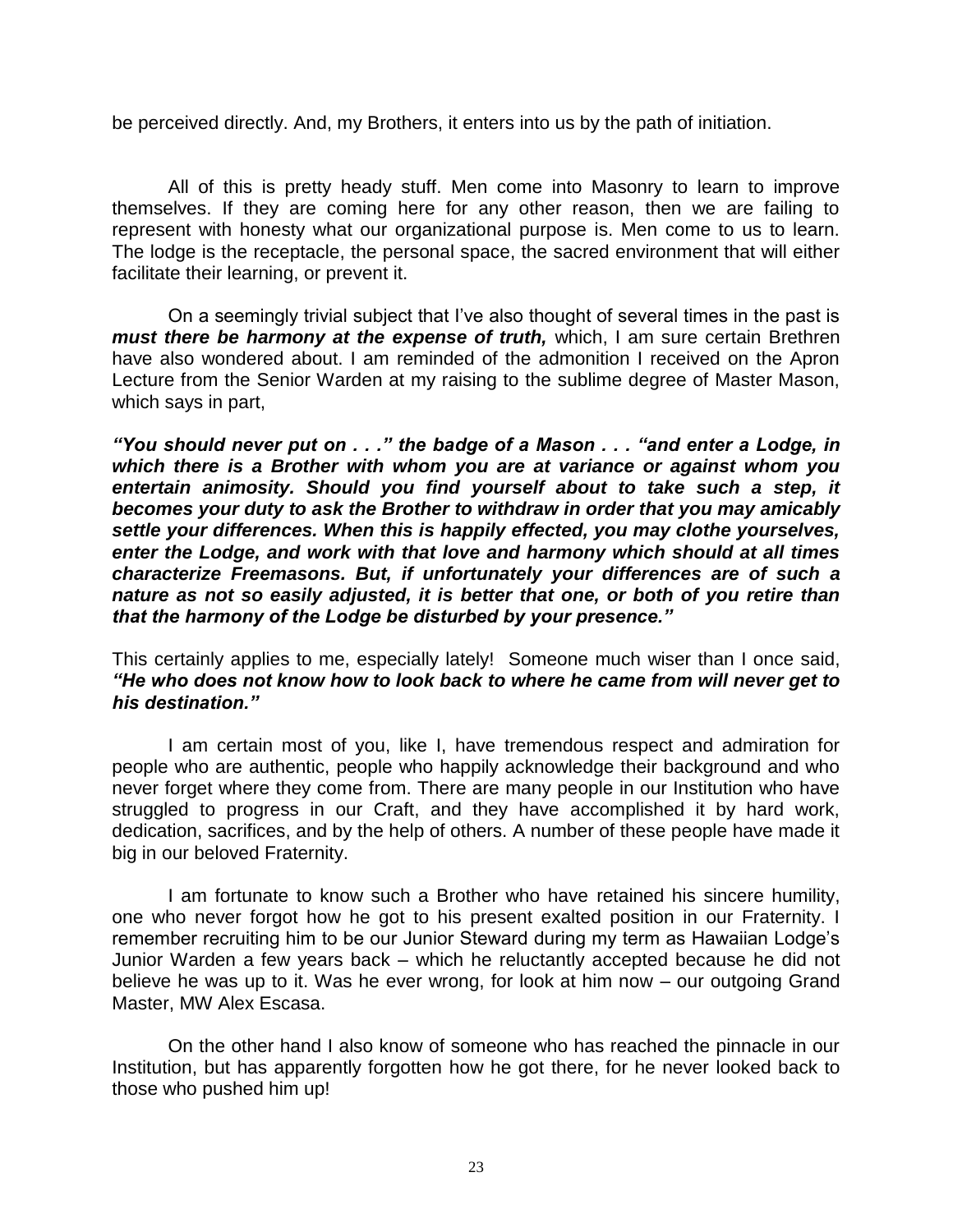The saddest thing to see is how the last person forgot where he came from, to a point where he does not even acknowledge the people who, in one way or another, helped him along the way, and how he arrived to where he ended up at. *"Ungrateful"*  comes to mind, but it just might be too strong a word, but hopefully you get the picture!

I think this goes beyond sad because such stories can serve as a very valuable tool to encourage others who have also embarked on a journey to pursue higher positions in our Fraternity, *"upon whose head have rested the laurel wreath of victory, upon whose breast have hung jewels fit to grace the diadem of an eastern potentate, and with light added to the coming light, whose ambitious feet have trod round after round the ladder that led to fame in our mystic circle, and even the purple of Fraternity have rested upon his shoulders."* 

Why does this happen? What makes these people "forget" where they come from? Generally, when people go through hardships in life, they often become resentful and frustrated for having struggled more than others. When they make it big, they become selfish, arrogant, boastful, disrespectful, and so on. It seems that in the way to pursuing a better status, their hearts were hardened by the circumstances they *imagined* they went through.

It is understandable that suffering and pain can cause any person to feel the most negative emotions. However, when people's goals have been satisfactorily met, there's no reason for them to allow those negative emotions to control them. Life is hard, no doubt. Fortunately, we can learn to be better people without forgetting where we come from, and upon whose shoulders we stood to get to where we ended up at! How does one remain true to oneself? I offer the following pieces of advice that might be very helpful:

*Acknowledge and share your struggles and accomplishments:* This does not imply that you have to dwell on the difficult things that you went through. There's a difference in acknowledging your struggles and sharing how you overcame them; doing this helps you to continue pressing on and this is also encouraging to others.

*Be grateful to the ones who helped you:* Always recognize the people who helped you during your journey. This is not about repaying them for what they have done for you, it is about being grateful and showing that you do not take people or things for granted. Do what your heart tells you to do. Having an attitude of gratitude is key in life.

*Help others with your resources:* Remember the people who've helped you and be the kind of person who helps others, too. Helping others is rewarding. It is not about the amount of help that you can give, it is about the good disposition that you have to help. You may not have what a certain person needs, though you can lead him to someone who could provide what he needs. You have more resources to help others than you think. It is not always about money.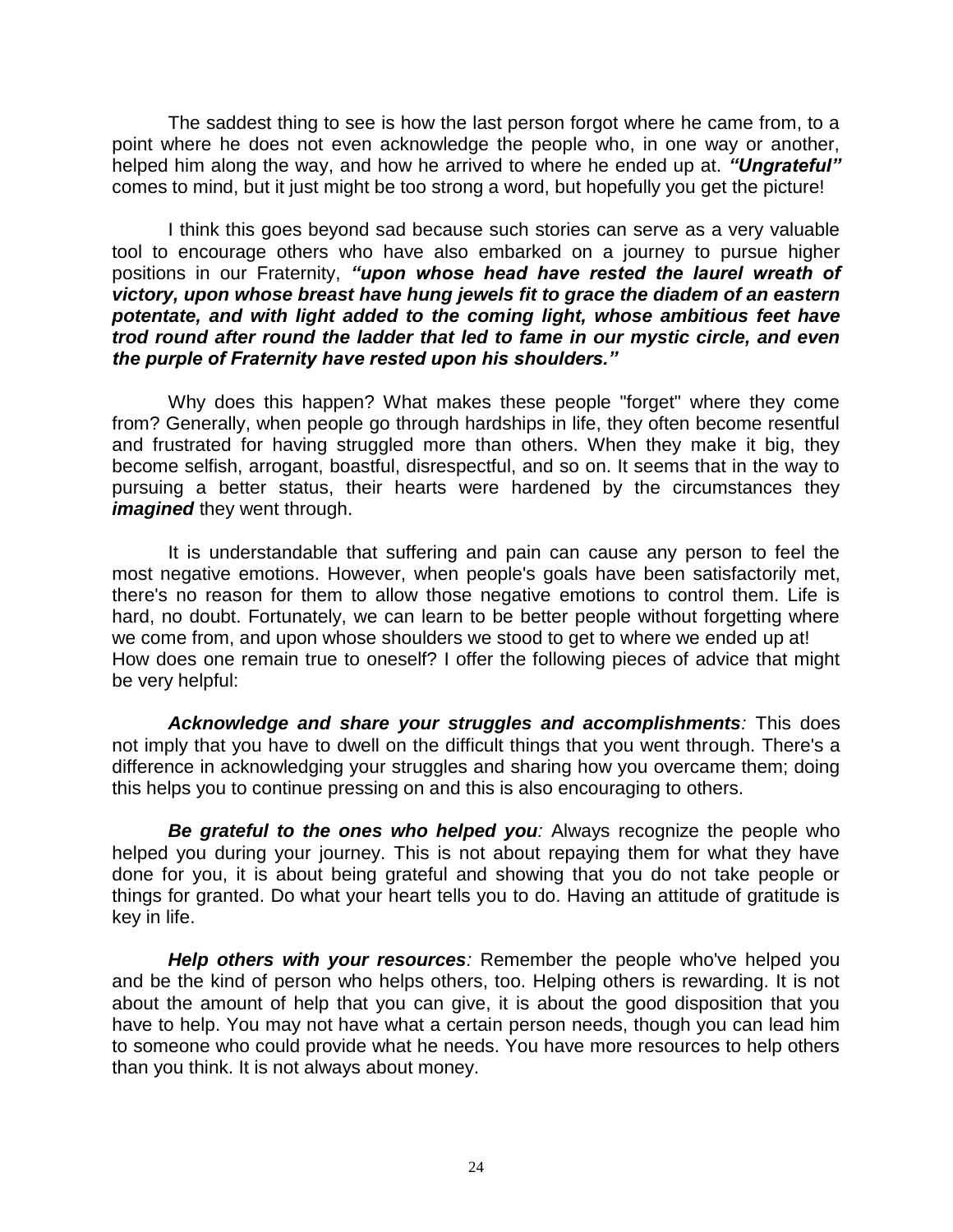**Be respectful to everyone**: Respect is to be extended to every person, it is a human right. Respect people. If you do not agree with what some people believe or say, it is okay, respect them anyway. At the same time, keep healthy boundaries in place. Being disrespectful to disrespectful people is foolish.

Finally, Most Worshipful Sirs, Right Worshipful Sirs, Worshipful Sirs, and Brethren All: I will leave you with some food for thought on *WHAT MAKES A MASON*: **"**It is generally believed that receiving the degrees of Freemasonry makes a man a Mason. That is true, of course, but only in the technical sense. Advancing through the degrees of the various Masonic bodies qualifies a man to receive a dues card, have his name on the membership rolls, attend meetings, and voice his opinion on matters that are presented for discussion within the Lodge. In truth, these have little to do with being a Mason. The sad fact is, countless men carry Masonic dues cards all their life but never become Masons in the deeper, more important sense.

A man does not suddenly become a Mason. An old saying, well-worn out but nonetheless true, proclaims that a journey of a thousand miles begins with one step. Initiation into the Masonic Fraternity is just that, the first step in a journey that hopefully will last a lifetime. It is not an end in itself, but is rather the process whereby we are set upon the road that will, if followed faithfully, make it possible for us to become Masons.

When a man becomes a Mason, he experiences a change within himself. For him, things are never to be the same again. Because of his Masonic experience, he now sees life in a way that he had not seen before. His priorities change. What is truly important and what truly matters have changed him and so a new direction is set for his life. Masonry has become the first step in a journey that points him out of himself. By virtue of his new posture, he is forced to think loftier and more benevolent thoughts. The most profound acts in life become simple, yet filled with such earth-shaking things as offering a cup of cool water or a morsel of bread in the name of a higher good. One who was narrow and self-centered may now discover that his sense of charity knows no bounds and that he now has feelings for those around him, a unique experience in an otherwise cold society. He has now learned that those things of true value are more often spiritual than physical. Having become a true Mason, he is prepared to put the good of the Lodge ahead of his personal aggrandizement.

For too many years Freemasonry has been the battlefield where a war for power and recognition is waged. Some active members are working for what they call honors, and their quest ends with that goal. If they fail to attain that for which they seek, their quest ends and their interest in the Lodge ceases. They have visions of great things that don't materialize. They believe that because of their Masonic affiliation they will somehow receive the accolades of men. They have visions of power and influence that are not realized, and, they quickly become discouraged.

When a man becomes a real Mason, he realizes that there is a good life higher than himself, and he must address it in order to be happy. Many who do not get what they expect from Masonry soon absent themselves from it. All the while they fail to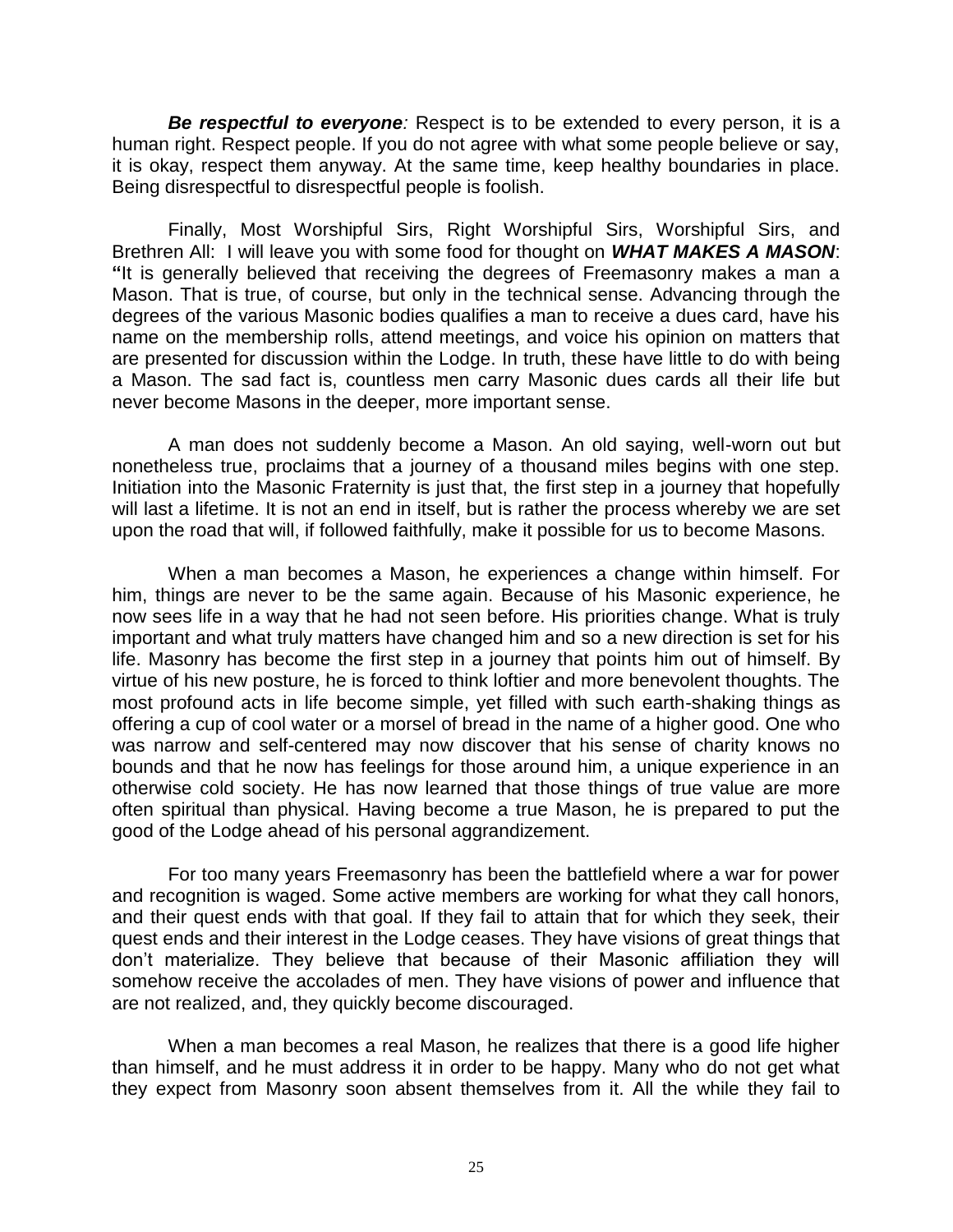realize that the real jewels of Freemasonry are all around them, but they do not see them. They miss the point!

When a man becomes a real Mason, he notices that he is completely happy only when he is addressing himself to that higher good. Personal accomplishments have a way of getting lost in time, while selfless acts outlast the doer. Recall, if you will, the great Masons in past and notice that the ones that come most quickly and clearly to mind are those whose lives were filled with sacrifice and service. They always gave of themselves without counting the cost.

We become Masons when we learn to live outside the Lodge the lessons we learned within it. Masonry must become more than an organization for us – it must become a way of life. The goal of the Lodge is to have its members live Masonry. Thus, in the world, we become living examples for others. The inner workings of the Lodge are becoming increasingly open to the world, and, in that arena, we are judged by what we are.

We talk with great pride about the men we make Masons. Every year the records of the Lodge are examined to determine how many men were made Masons. If the degrees have been conferred on a goodly number, we boast at length about how successful our Lodge is and how we are growing. What we need to be more concerned about is not how many men have been initiated, but rather, how many members of our Lodge, both old and new, have become Masons.

In truth, we are our Brothers' keepers in Masonry. Our own fate is completely bound with that of every other member of our Lodge. If Masonry is real, then whatever happens to a Mason happens to each of us. As Masons, we can never separate ourselves from those with whom we share a common cause and with whom we have taken common vows. Hence, it is our personal responsibility to see that each member of each Lodge, as far as possible, becomes a true Mason.

The Lodge is always only one generation from extinction. If enough members stop caring, Masonry could be something that exists only in the memories of a few who fondly recall the "good old days". All we need to toll the death for Masonry is for our lodges to become filled with members who have not really become Masons. The day we stop caring about one another would be a sad day indeed. If we ever stop

caring about the condition of our fellow Masons, Masonry would cease to matter in life.

Should we ever refuse to help one another in life's most difficult situations, we will have denied the most basic principles of our Fraternity and it will have lost its importance in our lives. When the day comes that we no longer seek to point men to the Great Architect of the Universe, the foundation of Masonry will falter and all that we hold near and dear will come crashing down upon us. After all, the most important business of the Lodge is always the business of spiritual growth.

Masonry can be one of the most potent forces for good available to the modern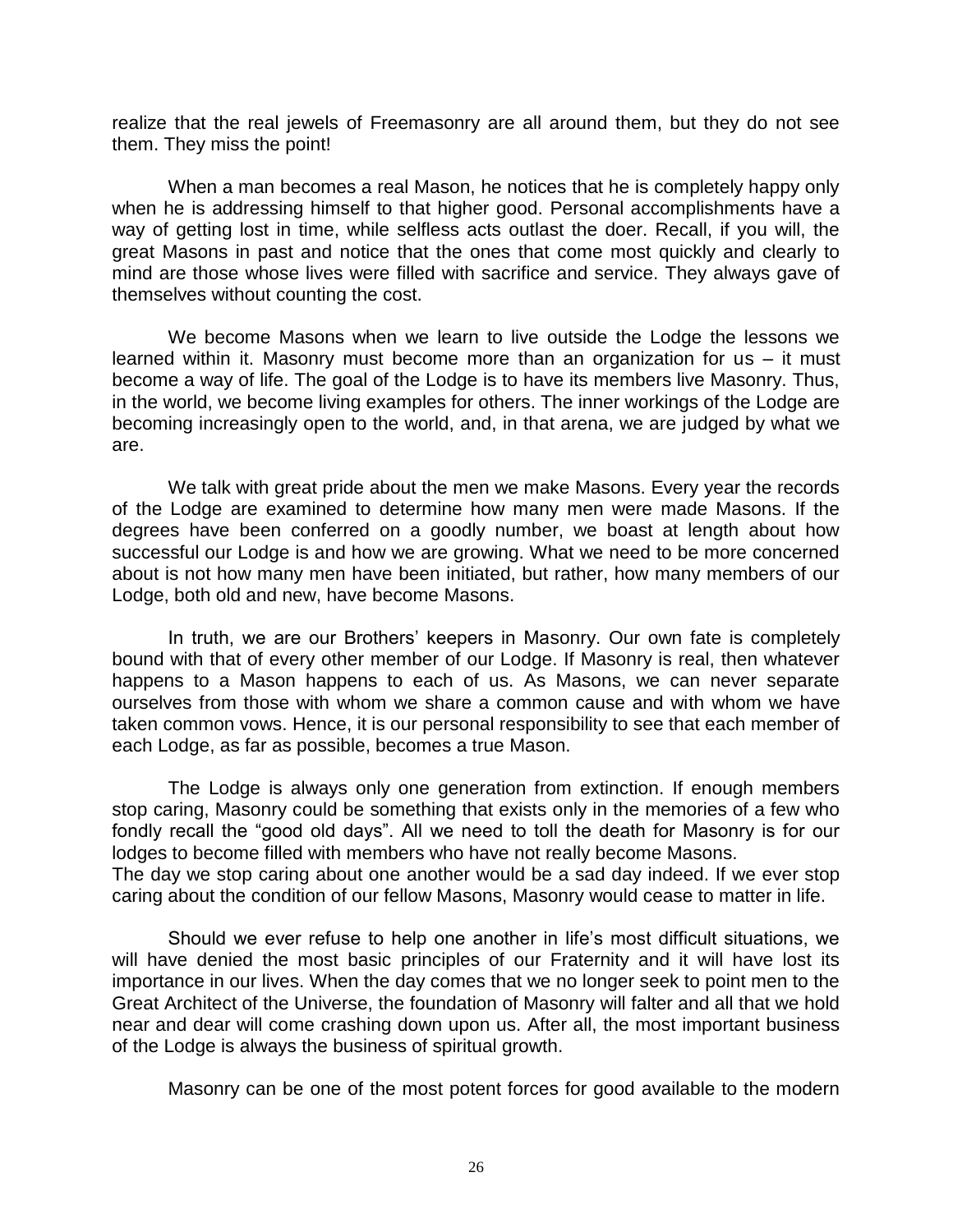world. This can happen only if the members of the Masonic Lodges become more than just members. Only when they become Masons as well will this great potential be unlocked. To this end, we must do more than initiate members; we must always seek to make men Masons."

To our incoming Grand Master and his Corps of Grand Lodge Officers for the 2020-2021 term – Congratulations, Good Luck and Godspeed; the best is yet to come! Most Worshipful Sirs, Right Worshipful Sirs, Worshipful Sirs, and Brethren All – Thank you!

God bless us all!!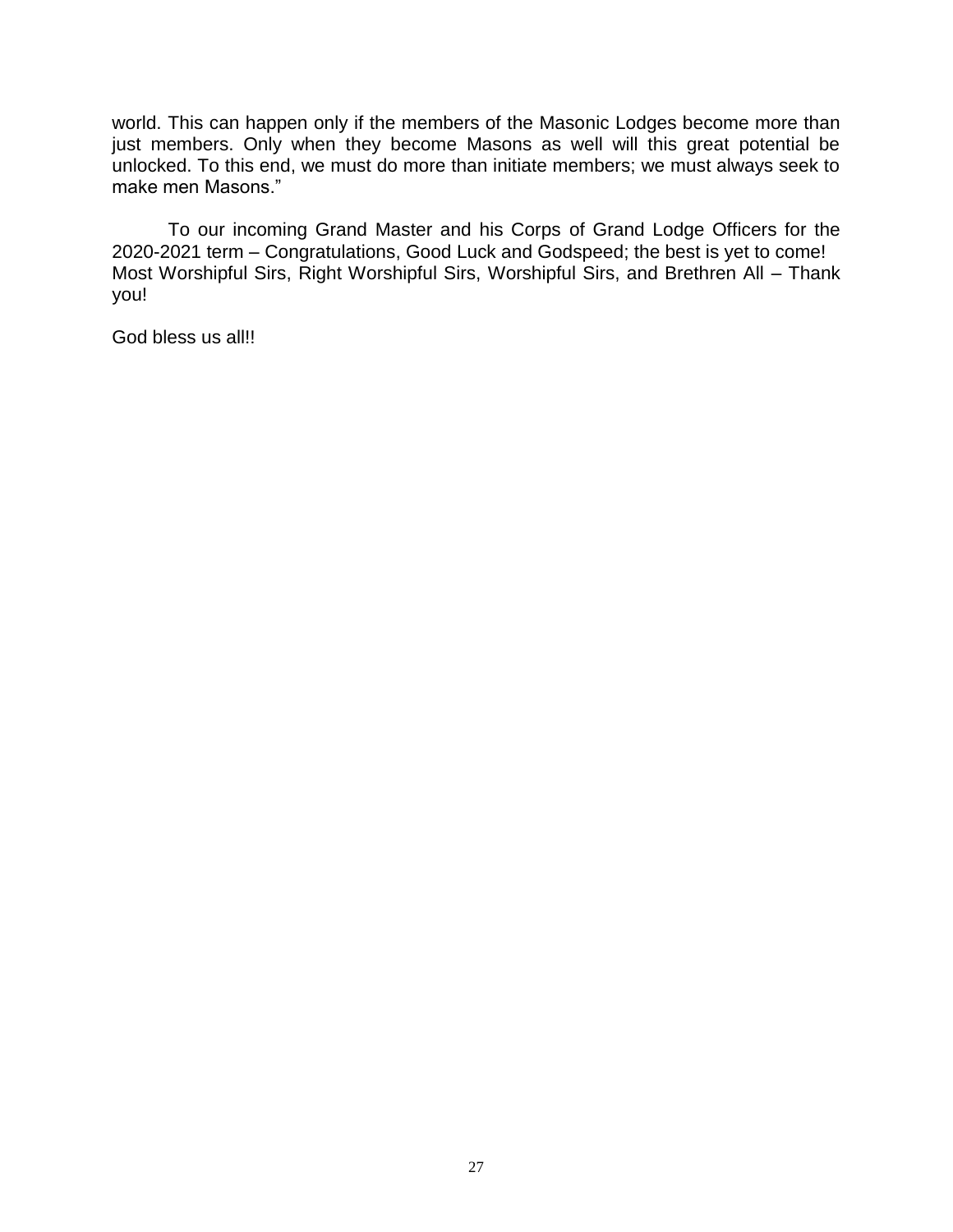# **2020 PROPOSED RESOLUTIONS**

The Grand Master then called upon Most Worshipful Frank M. Condello II, Past Grand Master and chairman of our jurisprudence committee to present the proposed resolutions for this year.

All 2019 Grand Master's decisions were deemed moot as they did not affect a change in the Hawaii Masonic code nor do they go past his term of office.

For the record, they are as follows:

| 2019-01  | Parade participation                                |
|----------|-----------------------------------------------------|
| 2019-02  | GM's 1-Day Class application process                |
| 2019-03  | # of EA candidates allowed for participants of GM's |
|          | 1-Day class                                         |
| 2019-04  | <b>Electioneering - JGW Resumes</b>                 |
| 2019-05  | <b>Response to Coronavirus Concern</b>              |
| 2019-05b | Response to Coronavirus Concern - Update 1          |
| 2019-05c | Response to Coronavirus Concern - Update 2          |
| 2019-05d | Response to Coronavirus Concern - Update 3          |
| 2019-05e | Response to Coronavirus Concern - Update 4          |
| 2019-06  | Call for Special Meeting on June 27, 2020           |
| 2019-07  | Application by Mason from Non-Recognized            |
|          | Jurisdiction (To be Presented for business as       |
|          | Emergent Resolution 2020-03e)                       |
|          |                                                     |

Also, to keep our virtual meeting moving along today, with the approval of the Grand Master, the Proponent has agreed to withdraw his Carryover resolutions to 2021 Annual Communication.

For the record they are:

| <b>Carry Over Resolutions</b> |                                                                     |     |     |
|-------------------------------|---------------------------------------------------------------------|-----|-----|
| 2019-01 CO (30-20 / 60%)      | Plain Text Cipher for GL Office Use                                 | 2/3 |     |
| 2019-02 CO (29-22 / 57%)      | Use of cipher book by officers coach 2/3<br>while in tiled meetings |     |     |
| 2019-05 CO (30-20 / 60%)      | Change frequency in which<br>Hiram & McKee Awards are given         |     | 2/3 |
| 2019-08 CO (29 -23 / 56%)     | Modifying requirements to join<br>appendant bodies                  | 2/3 |     |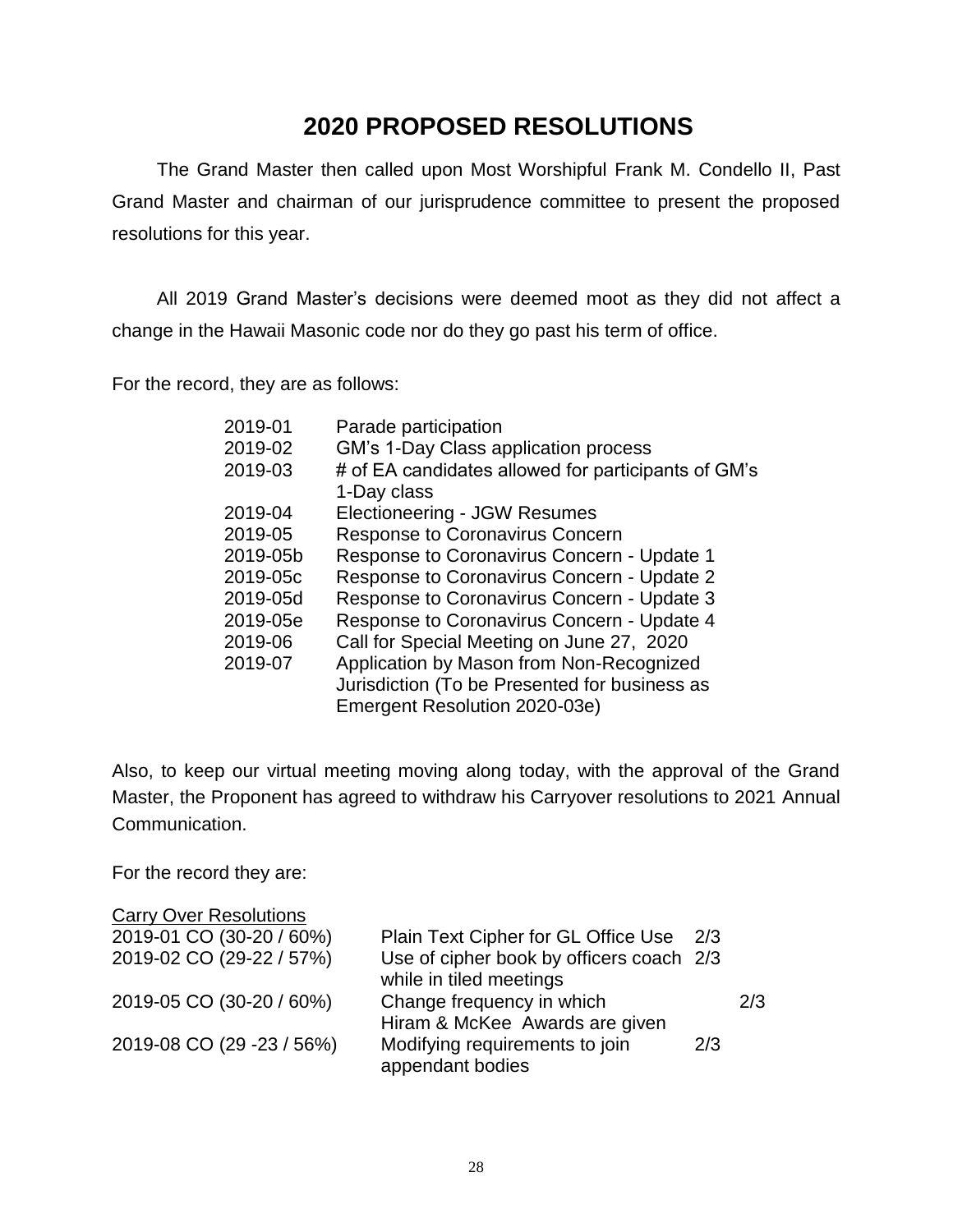However, there are 5 pieces of business remaining to be addressed.

They results are as follows:

| $Res. \#$<br>2020-01 | <b>Resolution Summary</b><br>Clarification of who Masonic charges<br>are submitted to. | % Needed<br>66.6% | <b>Result</b><br>96% - Passed    |
|----------------------|----------------------------------------------------------------------------------------|-------------------|----------------------------------|
|                      | 2020-02 Per-Capita adjustment                                                          | 66.6%             | 54% - Failed<br><b>CARRYOVER</b> |

#### Emergent Resolution

*(A motion to agree that an Emergent Resolution must be made and approved by a 2/3's vote before the actual Emergent Resolution can be brought before the floor for consideration)*

Emergent Resolution 2020-03e was not brought to the floor for consideration as it only received 61% vote to determine if it was Emergent. It will be brought to the floor for consideration at the 2021 Annual Communication.

| 2020-03e Affiliation Protocol For Members of | 66.6% | N/A |
|----------------------------------------------|-------|-----|
| Non-Recognized and Non-Reciprocal            |       |     |
| <b>Jurisdictions</b>                         |       |     |

Emergent Resolution 2020-04e was brought to the floor for consideration as it received 84% of the vote to deem it emergent

2020-04 Next elections of officers to be held +50% 87% - Passed in April 2022

Most Worshipful Escasa then called upon Right Worshipful Edde T. Kanai, Sr. Grand Warden to bring a motion to the floor to hold the 2022 Annual Communication on the Island of Maui . Needing a 66.6% approval to pass, it was moved and seconded and after discussion, the motion received a 92% vote for acceptance and motion was approved.

With the regular business being completed for the day, Most Worshipful Escasa then announced the awardees for our jurisdiction's 2 annual individual awards.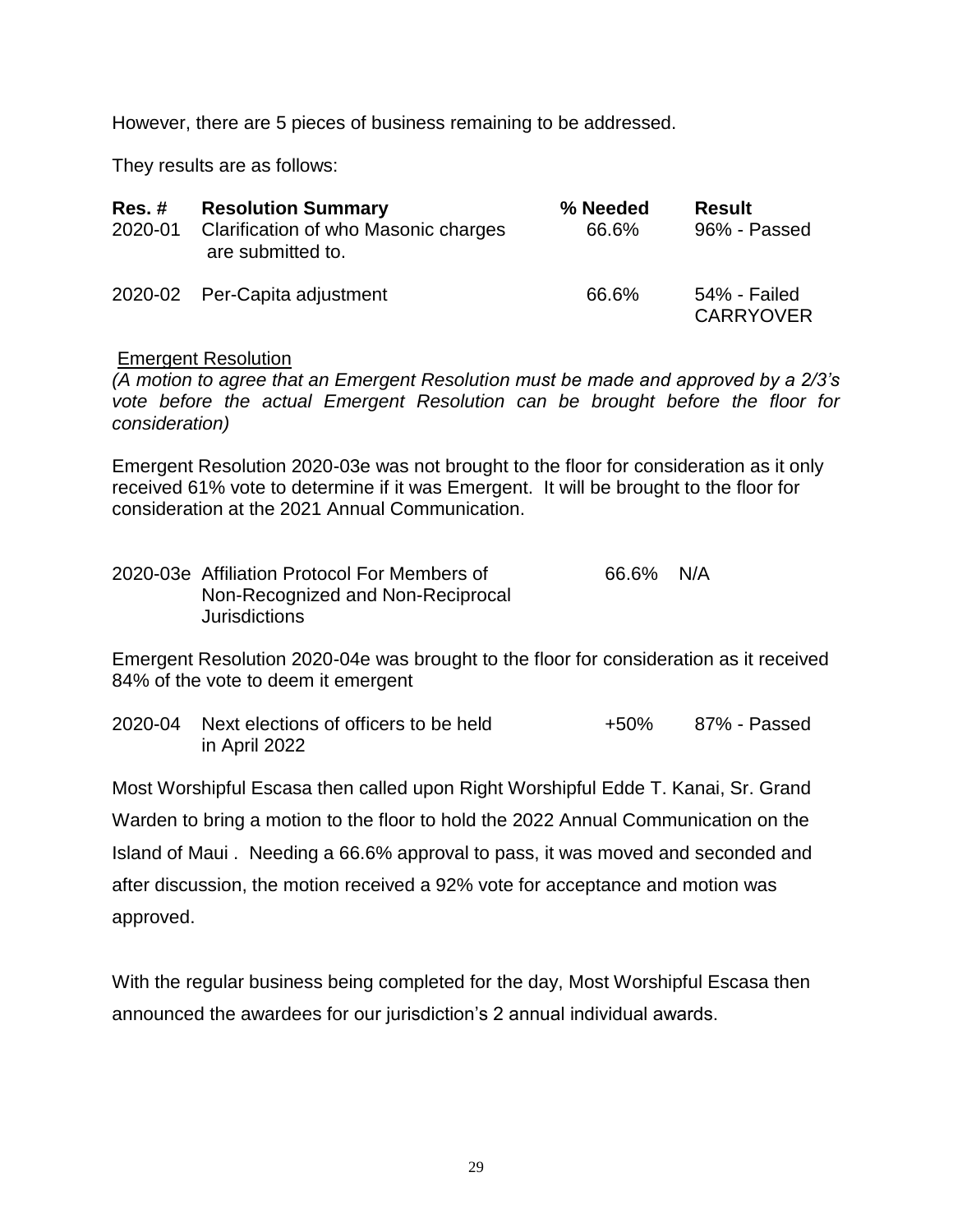The 2019 Lodge Secretary of the Year was awarded to Worshipful Scott M. Waracka of Ko'olau Lodge, and;

The 2019 Master Mason of the Year award was awarded Most Worshipful Frank M. Condello II.

When all business had been completed, Most Worshipful Escasa asked if any brother had anything else to bring before this Grand Lodge as it was now time for the election of the 2020 - 2021 Grand Lodge Officers. He reminded us that our Masonic Code states that the election of officers shall be the last item of business at our Annual Communication, so once we start the election process, no other items of business may be presented.

There being none, the election process began with the following results

# **ELECTION OF GRAND LODGE OFFICERS**

The following Grand Lodge officers were then elected to serve for the 2020 – 2021 Grand Lodge year.

Upon completion of the election of officers, Most Worshipful Escasa then called the Grand Lodge of Hawaii from labor to refreshment until 2:00 p.m. this afternoon for the purpose of the virtual public Installation of Grand Lodge Officers.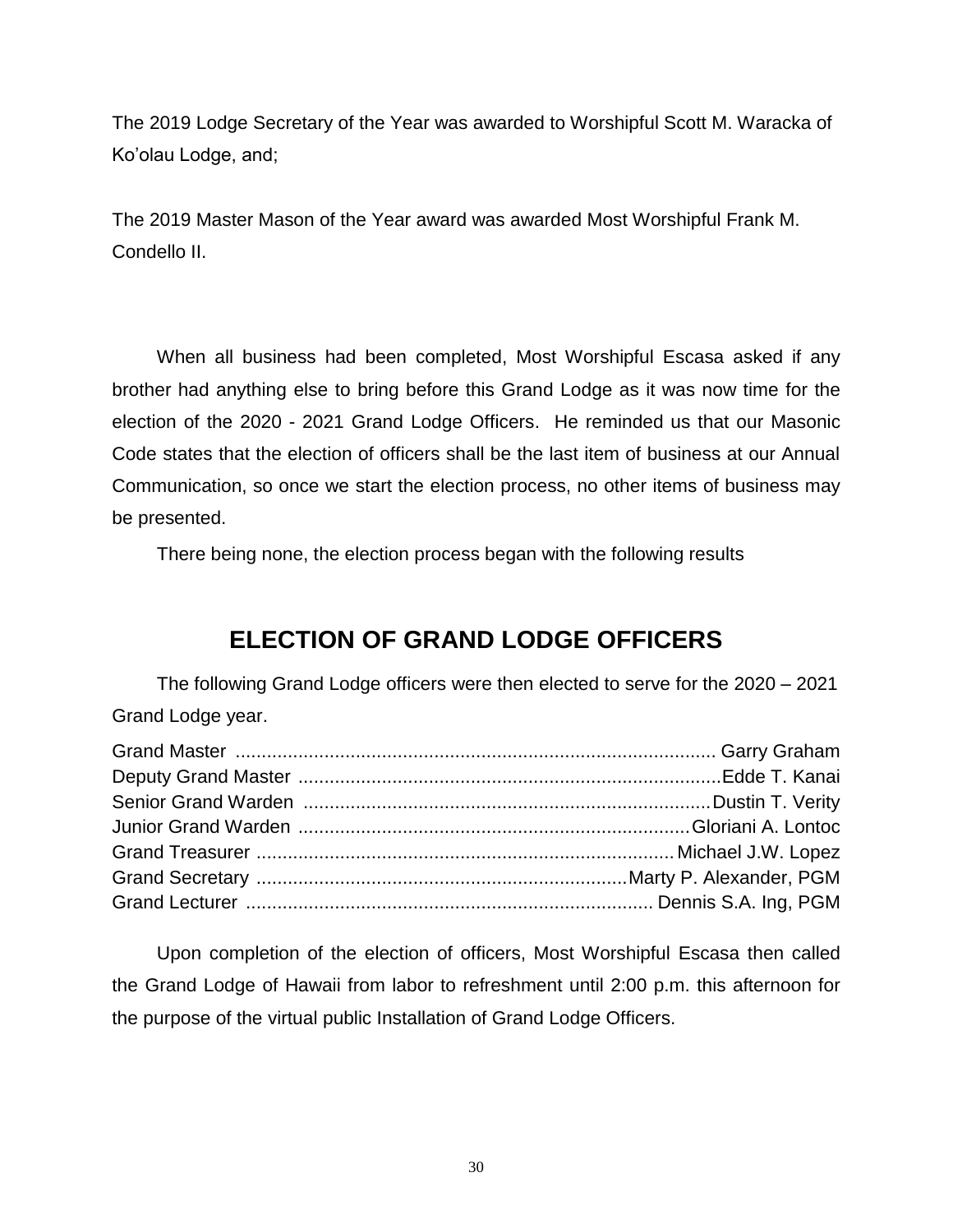# **INSTALLATION OF GRAND LODGE OFFICERS**

The Installation of officers for the Grand Lodge of Free and Accepted Masons of the State of Hawaii began at 2:35 pm. With Most Worshipful Monty J. Glover PGM as Installing Officer; Worshipful Lee Kaneakua PM as Installing Master of Ceremonies, and Right Worshipful Steven King SGW from the Most Worshipful Prince Hall Grand Lodge of Hawaii Inc. as Installing Chaplain.

The 2020 - 2021 Grand Lodge officers were installed as follows:

# **Grand Lodge Officers 2020 – 2021**.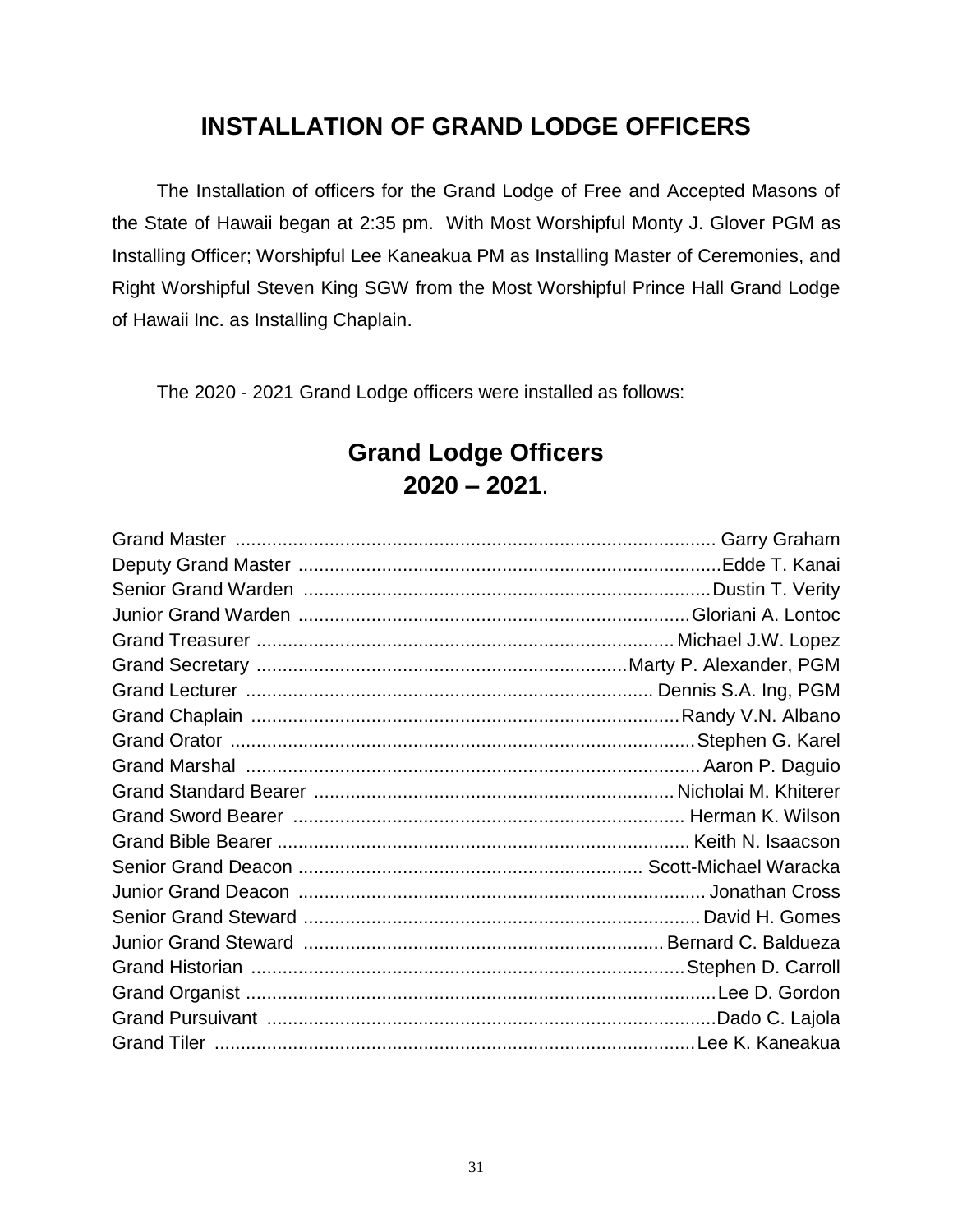### **Grand Lodge Inspectors**

| Mar Mark P. Leo     | Chris N. Kaminaka Jhun Dela Cruz |                     |
|---------------------|----------------------------------|---------------------|
| Gilles R. Tisseraud | J. Daniel Miller                 | Michael D. Janovsky |
| Seth A. Connell     | Kevin R. Perdue                  | Dino J. Fernandez   |

After the installation of the 2020 – 2021 Grand Lodge officers, our newly installed Grand Master, Most Worshipful Garry Graham addressed the assembly, to wit;

# **GRAND MASTER'S INSTALLATION ADDRESS**

In an effort to help keep today's proceeding as short as possible I will significantly cut down my speech.

But still, I would like to thank my installment team. Most Worshipful Monty Glover via zoom from Georgia, Worshipful Lee Kaneakua, risking life and health to be here with me today and Right Worshipful Stephen King, Grand Senior Warden of the Most Worshipful Prince Hall Grand Lodge F&AM of Hawaii and Its Jurisdiction, Inc.

As you brothers were instrumental in today events so have you been instrumental in my journey with your generous and extraordinary guidance and advice. Thank you. And for Right Worshipful King especially Thanks for the haircuts. You can all look this good too. Text me and I give you his number.

While my path to this moment has really been influenced by you all in some way there are a few that I would like to name specifically. Most Worshipful Frank Condello who was the first to sit me down and explain the debt I owned to masonry and that this path was one way for me to help repay it.

Most Worshipful Donald Wilson, who on his last weeks with us pointed to his Grand Master's ring and had me promise to put this in my future. And to give the Grand Lodge of Hawaii the best that I have.

Worshipful Jeff Lowe, my grand lodge inspector who guided me as a new Master of the lodge. Who with his soft but unwavering tone espoused. "If you want to be a leader then make the work you do worthy of someone following." Thanks, no pressure Jeff.

To the brothers that helped painstakingly instill that work and ritual into my mind and life. Worshipful Dale Paleleo, a three-time past master and most especially to Worshipful David Kaohelaulii, a four-time past master. who taught me the ritual patiently and for Worshipful David, not especially tenderly. Worshipful David had me meet him every day to practice whatever new part I was memorizing at the time. Always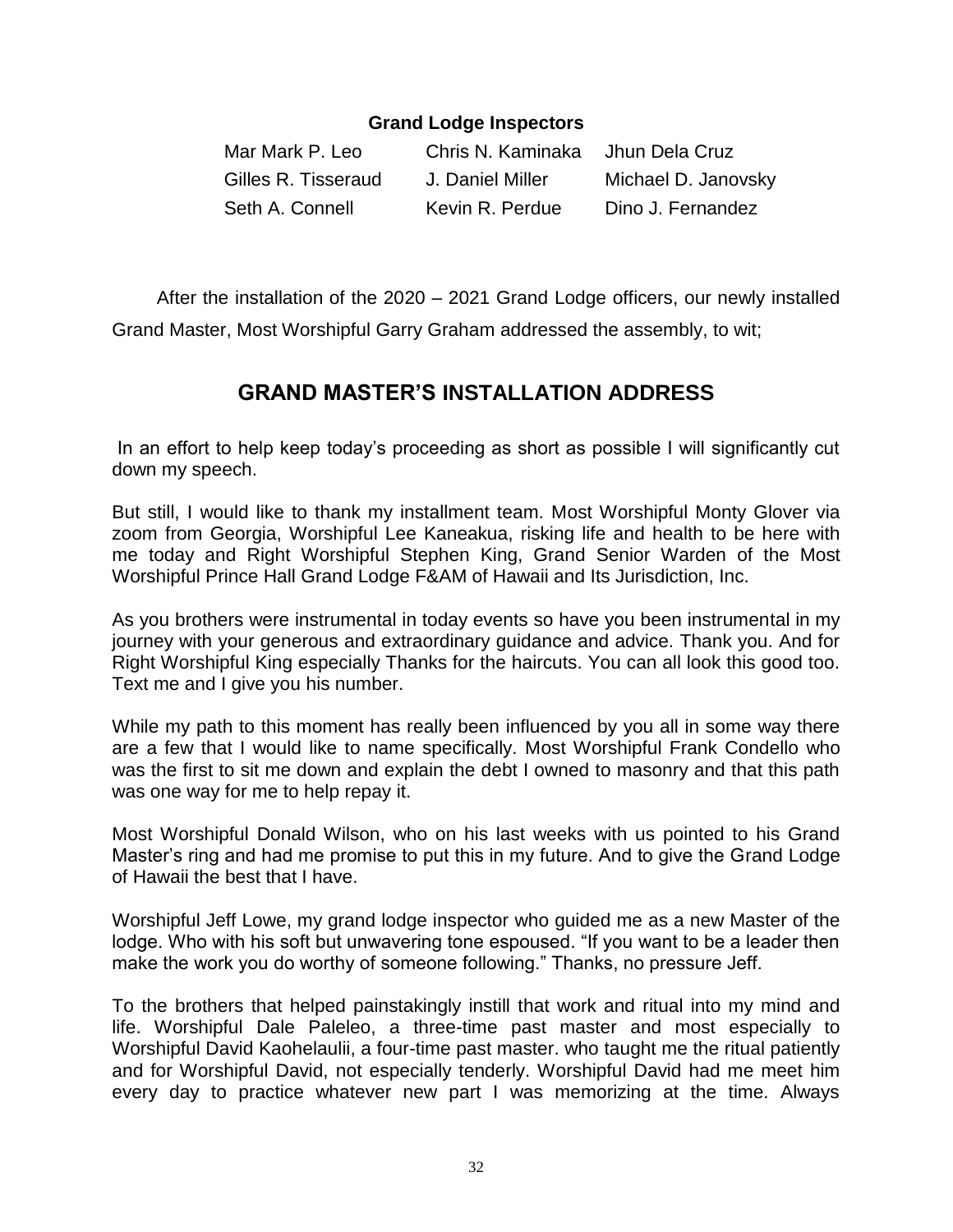promising me that when I got it right. I could have a day off. Then at the end of every study session he would shake his head and say. "See you tomorrow."

To Most Worshipful Alexander Escasa, PGM, when we were new Masters of our lodges back in the day and we were together at Most Worshipful Marty Alexander's installation, I think that was maybe in the late 20th century. Our conversation moved to would we ever seek the Grand Master's chair.

After much mutual laughter at this notion, I promised him if you do it, I will follow. Well sir. Thank you for leading the way and helping me grow into this position. You've taught me that I can lead with a quiet, calm assertiveness verse the aggressiveness that was my habit and for that alone, I am a better man.

And Foremost to Most Worshipful Dennis Ing, who on my third meeting as a Master Mason saw me deliver the Marshalls interrogation and promptly placed me in the Grand Lodge's one day class just 3 week later as my first introduction to the Grand Lodge. Who made me a grand lodge officer before I was even a Lodge Master and who has continued to guide me even today. Thank you, thank you, thank you.

Lastly, to my contemporaries and perhaps future holders of the Grand Oriental chair, Illustrious Lee D Gordon, Worshipful Mark Leo, aka the Great One and Worshipful Brother Kevin Perdu who all consistently help keep my feet on the ground. And who never misses the opportunity to point out my blunders. I can hear the eco from Kevin's lips even now. "Well, Yeah. How did that workout for you."

Well Kevin, I am hoping for the best.

On a personal note: I send a special greeting to my biological brother and sisters that are on zoom today. Dawn, Donna, George, Lisa and Matthew. Thanks for putting up with me long before I was a decent man.

And the biggest thank you to my Lady Mika and my daughters Lexington and Jaz. You have firsthand witnessed the long and winding road. Thank you for keeping me out of the ditch. I love you.

If I didn't mention your name today, thanks. Know that I thank you from my heart and that your name must have been in the second half of the speech.

As for me, my journey for this distinguished chair started a lifetime ago, before I never knew. In 1989, when I was a young struggling entrepreneur. I placed an ad in the local new paper searching for a mentor. I wrote: Young entrepreneur is searching for a marketing mentor. For an occasional lunch or dinner and the benefit of seeing a young business prosper and grow. Call Garry @ 714....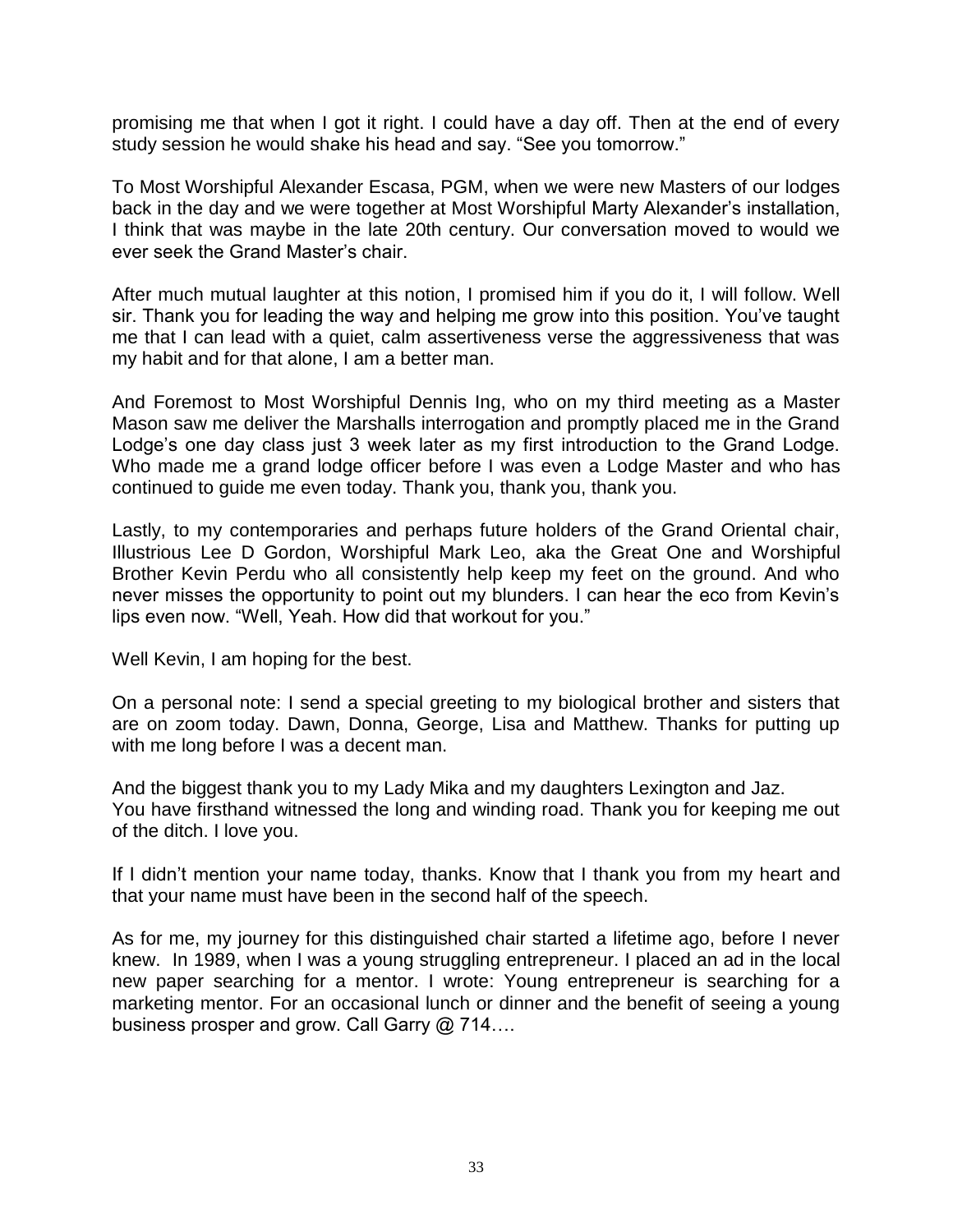The ad was answered by one person. And after putting me through business plan hell for about 3 weeks he decided to accept me. What he taught me did a little more than allowing my business to proper and grow. On one assignment, he asked me who was the best of the best in my area in the local economy. There was a Financial planner in New Port Beach named Glenn Woody. (Some of you already see where this is going.)

My mentor had me call him and ask to meet him for some advice. I did. He agreed to meet me for 20 minutes, but on the day met he spent over an hour and half with me. Gave me some of the most curial insight that help my business grow. I doubt he remembers; but, it was something I have never forgotten. Neither men would ever accept the occasional lunch or dinner. What kind of men offer of themselves like this? Now I know.

Fifteen years later, of my own free will and accord I, decided to apply for the degrees of masonry. I wanted the comradery of like-minded people and to give back similar to those that had given so much to me.

I was accepted and went through my degrees and only after which I learned that both W. Don Estrin, my mentor and CFP, Most Worshipful Glenn Woody PGM of California were masons. Worshipful .Brother Don nor Most Worshipful Brother. Woody never, ever mentioned it. They gave without ever expecting any return. But, please let me tell you both. I am honored to have met you and followed in your footsteps.

This year, my theme is "Live the Charge"

We have, in our body of work, some of the most extraordinary life instructions. Guides and lesson from at least 300 if not 2000 year ago to teach us to think and help us make better choices. Rules and morals to live by. To help make us better brothers, citizens, employees and bosses, children to our parent, husbands and fathers.

For example, In the installation for our constituent lodges. The Tyler is instructed: ...

As the sword is placed in the hands of the Tiler to enable him effectually to guard against the approach of cowans and eavesdroppers, and suffer none to pass or repass except such as are duly qualified, (and here is the good part) so should it admonish us to set a guard over our thoughts, a watch at our lips, and post a sentinel over our actions; thereby preventing the approach of every unworthy thought and deed, and preserving consciences void of offense toward God and man.

Just think about how the world would be different if just this one idea was universally inculcated.

And likewise, I believe, if we can remember, re-internalize and live the directions given to us in the charges from our first three degrees then we will by default become better men. I know I am preaching to the choir. Those hearing these words live by these ideals. But that's not all I am asking. I will further charge each and every mason to help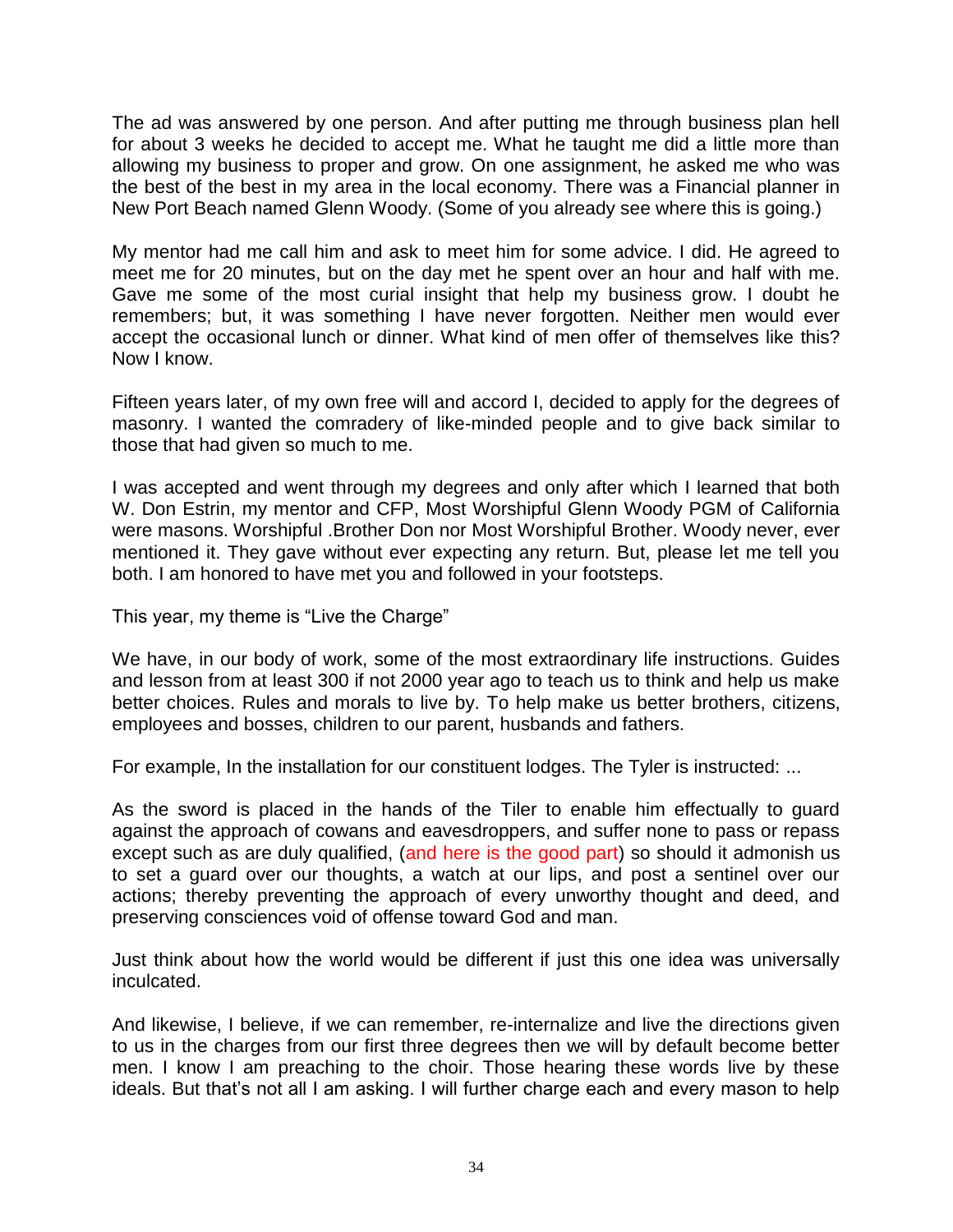another younger brother learn, internalize and live these charges and inspire them to do the same for another. You didn't really think Hawaii masons were going to be sidelined by a virus. We think in terms of not one year but 100 years.

In this year of Covid-19, we cannot yet meet in our usual lodge structure. But, the pandemic has accelerated the online learning curve given us a new tools to be able to teach and connect with one another. In this new zoom and online world, it has become even easier to meet every day or we can use part of our normal lodge meeting time to connect with a brother or beehive of brothers to help them gain that essential knowledge that comes from memorizing and internalizing our ritual. Your dedicated outreach will change the life of this young mason, super charge the fraternity and ultimately change the world.

Thank you. Garry Graham Grand Master of Masons in Hawaii 1 August 2020

After his address, Most Worshipful Most Worshipful Graham thanked everyone in attendance then closed the 2020 Annual Communication of the Grand Lodge of Free and Accepted Masons of the State of Hawaii by proclamation.

Respectfully Submitted: August 11, 2020

Marty allexander

Marty P. Alexander PGM, Grand Secretary Grand Lodge of Hawaii F&AM

Reviewed and Approved by:

 $z$ 

MW Garry Graham - Grand Master 2020

Greara

MW Alexander A. Escasa - Past Grand Master 2019

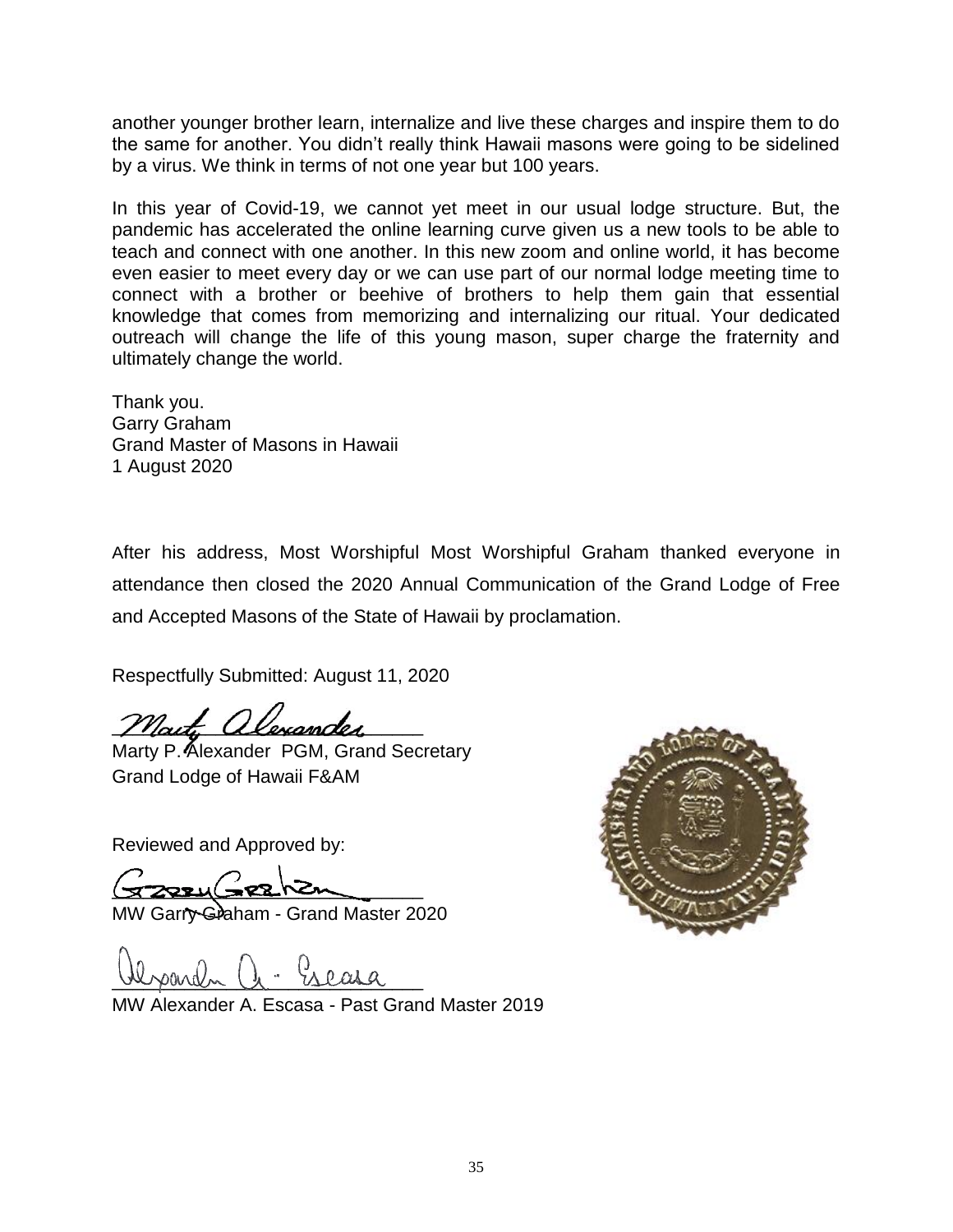# **Past Grand Masters - Grand Lodge of Hawaii**

\* Indicates the Brother listed has dropped his working tools and entered the Celestial Grand Lodge Above

| 1989 | * William K. McKee, Jr.   | Waikiki                 |
|------|---------------------------|-------------------------|
| 1990 | * William K. McKee, Jr.   | Waikiki                 |
| 1991 | *William K. McKee, Jr.    | Waikiki                 |
| 1992 | * Ernest Y. Yamane        | Hawaiian                |
| 1993 | * David K. Lindsey        | Honolulu                |
| 1994 | * Frederick H. Overstreet | Le Progres De L'Oceanie |
| 1995 | * Richard W.M. Dang       | Le Progres De L'Oceanie |
| 1996 | * Bennett K.C. Ing        | Schofield               |
| 1997 | * Stuart M. Cowan         | <b>Pearl Harbor</b>     |
| 1998 | * Paul D. Jones           | Le Progres De L'Oceanie |
| 1999 | Randy T.S. Chang          | Hawaiian                |
| 2000 | * Mason E. Teter          | Kilauea                 |
| 2001 | * Donald W. Wilson        | Ko'olau                 |
| 2002 | Lyle G. Phillips          | Hawaiian                |
| 2003 | A. Lee Skinner            | <b>Pearl Harbor</b>     |
| 2004 | Walter L. Hager           | Maui                    |
| 2005 | Raymond Wieckowicz, Jr    | Ko'olau                 |
| 2006 | * Bruce H. Bonnell        | Pearl Harbor            |
| 2007 | Oscar M. Jayme            | Hawaiian                |
| 2008 | Dennis S.A. Ing           | Hawaiian                |
| 2009 | Marty P. Alexander        | Maui                    |
| 2010 | * Charles L. Wegener Jr   | Ko'olau                 |
| 2011 | Monty J. Glover           | Honolulu                |
| 2012 | Antonio M. Ligaya         | Hawaiian                |
| 2013 | Frank M. Condello II      | Honolulu                |
| 2014 | <b>Richard B. Huston</b>  | Hawaiian                |
| 2015 | Michael P. Baker Sr.      | Kona                    |
| 2016 | Andrew L. Geiser          | Le Progres De L'Oceanie |
| 2017 | Albert B. Alvarez         | Leeward                 |
| 2018 | Wilson S. Camagan         | Hawaiian                |
| 2019 | Alexander A. Escasa       | Hawaiian                |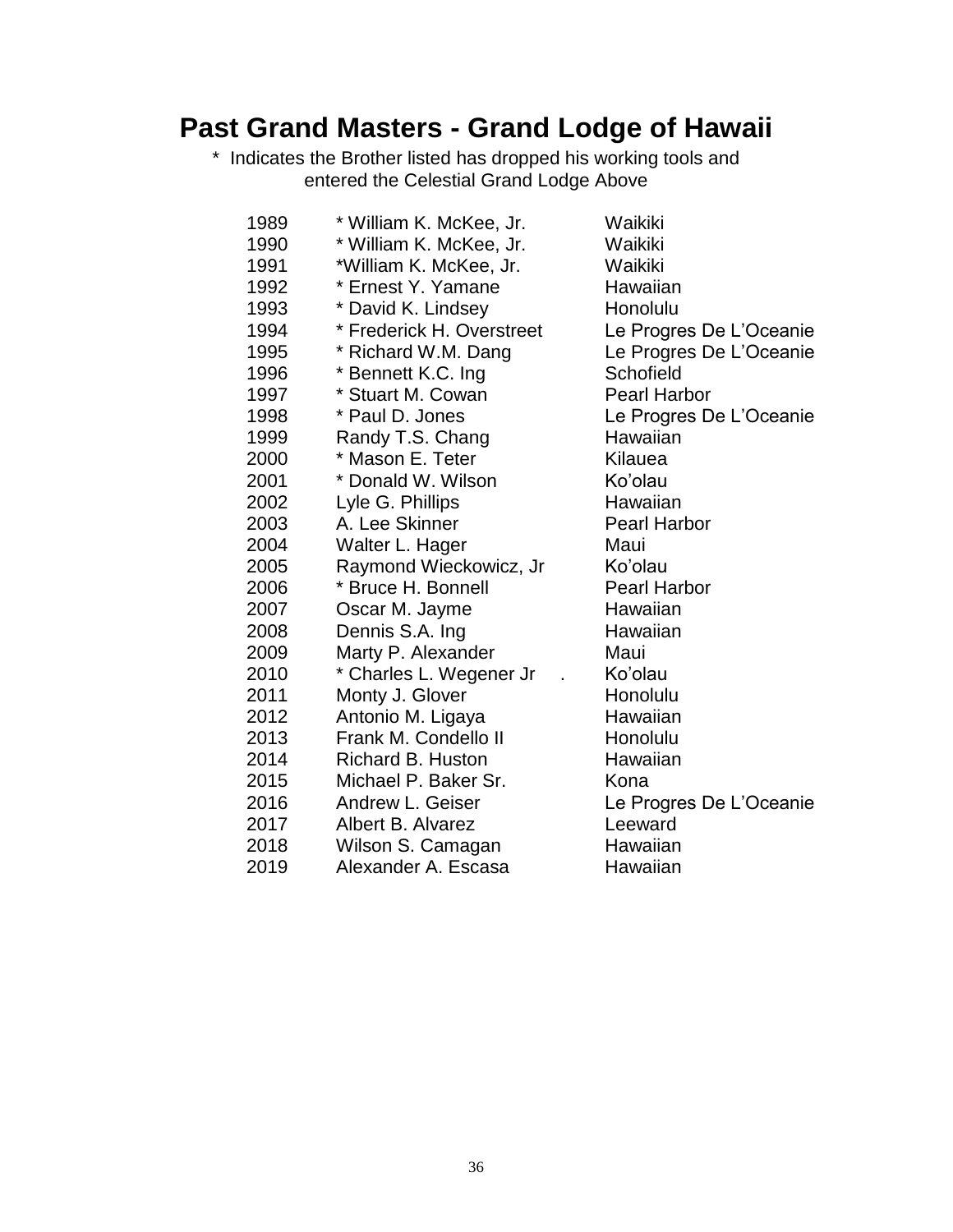# **Lodges constituted under the Grand Lodge of Hawaii January 1, 2019 to December 31, 2019**

#### **Grand Lodge of Hawaii - Constituted May 20, 1989**

| <b>Grand Master</b>        |  |
|----------------------------|--|
| <b>Deputy Grand Master</b> |  |
| Senior Grand Warden        |  |
| <b>Junior Grand Warden</b> |  |

Alexander A. Escasa Garry Graham Edde T. Kanai Dustin T. Verity

Annual Membership Count Since Electronic Age (Calendar years)

| $2008(1699) + -$ | 2009 (1740) +41 | $2010(1748) +48$ | $2011(1807) + 59$ |
|------------------|-----------------|------------------|-------------------|
| 2012 (1777) -30  | $2013(1785) +8$ | 2014 (1721) -63  | $2015(1733) +12$  |
| 2016 (1661) -72  | 2017 (1649) -12 | $2018(1656) + 7$ | $2019(1671) + 15$ |

#### \*\*\*\*\*\*\*\*\*\*\*\*\*\*\*\*\*\*\*\*\*\*\*\*\*\*\*\*\*\*\*\*\*\*\*\*\*\*\*\*\*\*\*\*\*\*\*\*\*\*\*\*\*\*\*\*\*\*\*

**Hawaiian Lodge - Constituted May 20, 1989 (First chartered in 1851 - California)**

\*\*\*\*\*\*\*\*\*\*\*\*\*\*\*\*\*\*\*\*\*\*\*\*\*\*\*\*\*\*\*\*\*\*\*\*\*\*\*\*\*\*\*\*\*\*\*\*\*\*\*\*\*\*\*\*\*\*\*

**Honolulu Lodge - Constituted May 20, 1989 (First chartered in 1895 - Scotland)**

\*\*\*\*\*\*\*\*\*\*\*\*\*\*\*\*\*\*\*\*\*\*\*\*\*\*\*\*\*\*\*\*\*\*\*\*\*\*\*\*\*\*\*\*\*\*\*\*\*\*\*\*\*\*\*\*\*\*\*

**Kauai Lodge - Constituted May 20, 1989 (First chartered in 1924 - California)**

\*\*\*\*\*\*\*\*\*\*\*\*\*\*\*\*\*\*\*\*\*\*\*\*\*\*\*\*\*\*\*\*\*\*\*\*\*\*\*\*\*\*\*\*\*\*\*\*\*\*\*\*\*\*\*\*\*\*\*

**Kilauea Lodge - Constituted May 20, 1989 (First chartered in 1897 - California)**

\*\*\*\*\*\*\*\*\*\*\*\*\*\*\*\*\*\*\*\*\*\*\*\*\*\*\*\*\*\*\*\*\*\*\*\*\*\*\*\*\*\*\*\*\*\*\*\*\*\*\*\*\*\*\*\*\*\*\*

**Kona Lodge - Constituted May 20, 1989 (First chartered in 1982 - California)**

\*\*\*\*\*\*\*\*\*\*\*\*\*\*\*\*\*\*\*\*\*\*\*\*\*\*\*\*\*\*\*\*\*\*\*\*\*\*\*\*\*\*\*\*\*\*\*\*\*\*\*\*\*\*\*\*\*\*\*

**Ko'olau Lodge - Constituted May 20, 1989 (First chartered in 1961 - California)**